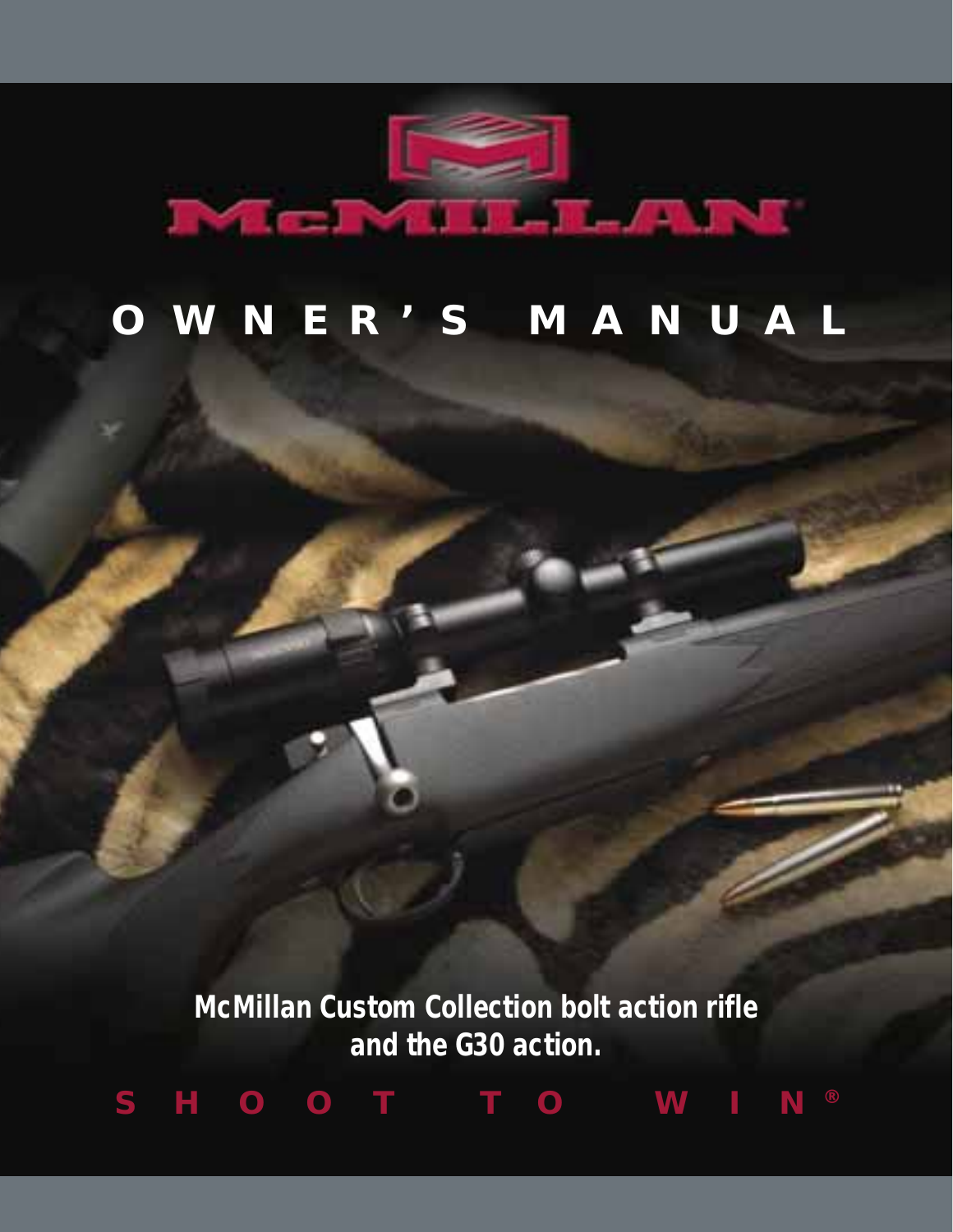

Congratulations. You are now the owner of the finest firearm that technology, craftsmanship and art can build. Please take a few minutes and get acquainted with the proper operation of your new firearm.



Shoot to win.<sup>®</sup>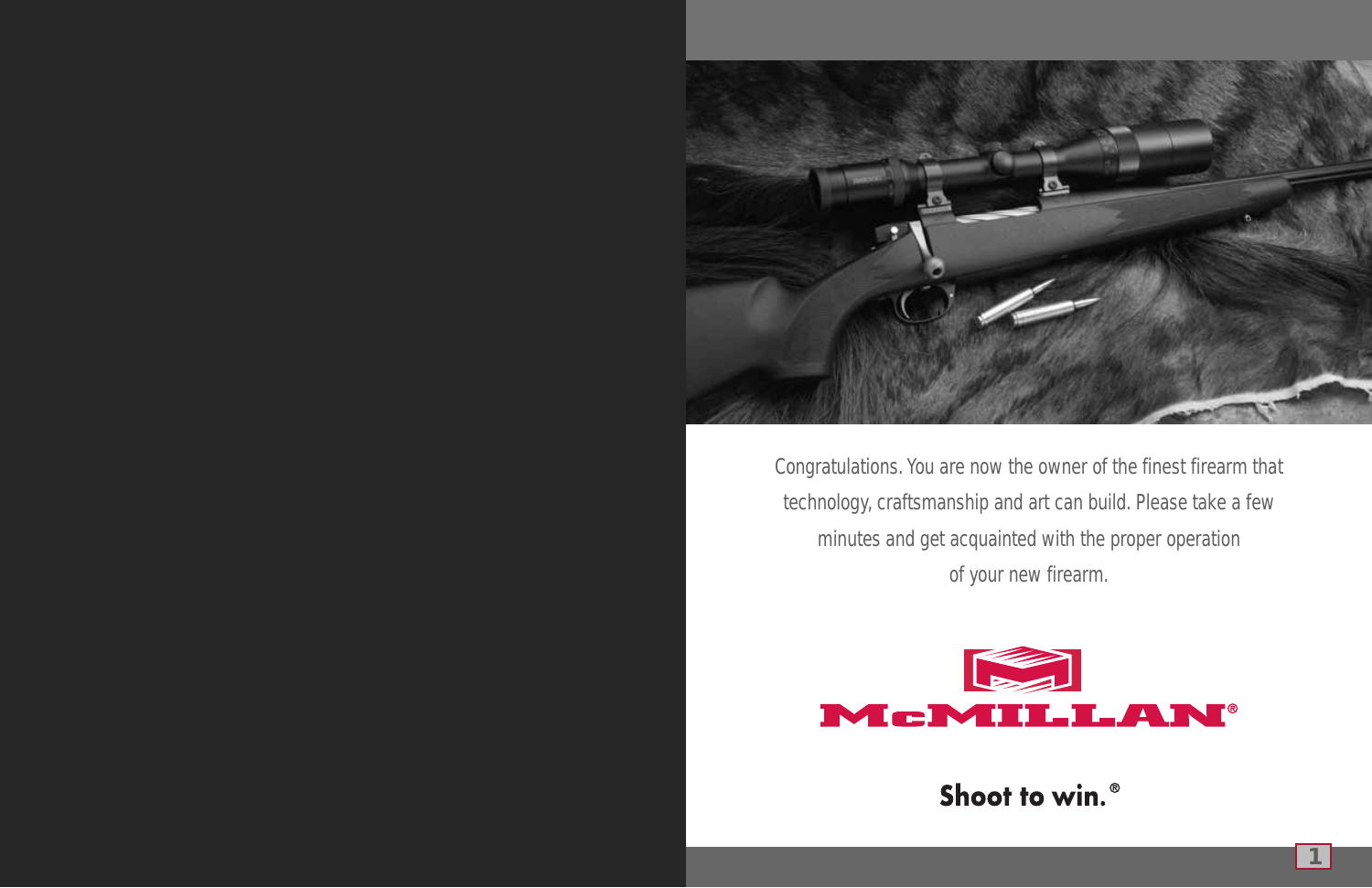# **I. A LEGACY OF PERFORMANCE AND SAFETY**

In 1973 Gale McMillan was confident he could make a fiberglass stock that was as good as or better than any he could buy. His confidence was well founded. The stock he handcrafted set a new standard for firearm accuracy in the benchrest field. While performance and style are certainly hallmarks of McMillan, we never lose sight of the fact that safety is the most critical aspect of manufacturing a rifle. After more than 35 years, the same holds true for any firearm produced by McMillan.

## **SAFETY IS CRITICAL TO PERFORMANCE**

A superbly crafted gun is only as good as the hands that hold it. You can never be too careful. Shooting accidents are often caused by careless oversight such as failing to control the direction of the muzzle, failing to fully engage the safety, leaving ammunition in the chamber or using improper loads. These oversights can result in the destruction of life, limb or property. There's no calling back a bullet once it's been fired, so it's critical that you know the principles of safe gun handling and storage before you ever take your new McMillan firearm out of the box.

The proper use and the performance of your firearm depends on the correct assembly and maintenance, so it's critical that you familiarize yourself with the information in the instruction book. Even if you're a veteran shooter with a collection of McMillan firearms, take the time to read this literature. Not all firearms are the same. That means the first step in handling is to learn the features and requirements of your new McMillan rifle.

## **II. THE FUNDAMENTAL PRINCIPLES OF FIREARM SAFETY**

The Fundamental Principles of Firearm Safety should be etched in your memory forever. Let them govern your actions wherever and whenever you're involved with firearms in the field, on the range, or in your home. Please take the time to review and understand these rules.

## **1ST FUNDAMENTAL PRINCIPLE ALWAYS KEEP THE MUZZLE POINTED IN A SAFE DIRECTION**

This is the most important gun safety rule. A safe direction is one in which an accidental discharge will not cause injury to yourself or others. Never allow your gun to point at anything you don't intend to shoot. Be especially careful when you're loading or unloading. Treat every gun as if it were loaded, and make it a habit to know where the muzzle is pointed at all times, even when your firearm is unloaded. No one will be injured by accidental discharge if you keep your firearm pointed in a safe direction. It's as simple as that.

## **2ND FUNDAMENTAL PRINCIPLE FIREARMS SHOULD BE UNLOADED WHEN NOT ACTUALLY IN USE**

Load your firearm only when you're in the field or on the target range and ready to fire. Never let a loaded gun out of your sight or out of your hands. Unload it as soon as you're finished shooting and before you bring it into your car, camp or home. Remember, unloading your firearm means unloading it completely, so there is no ammunition in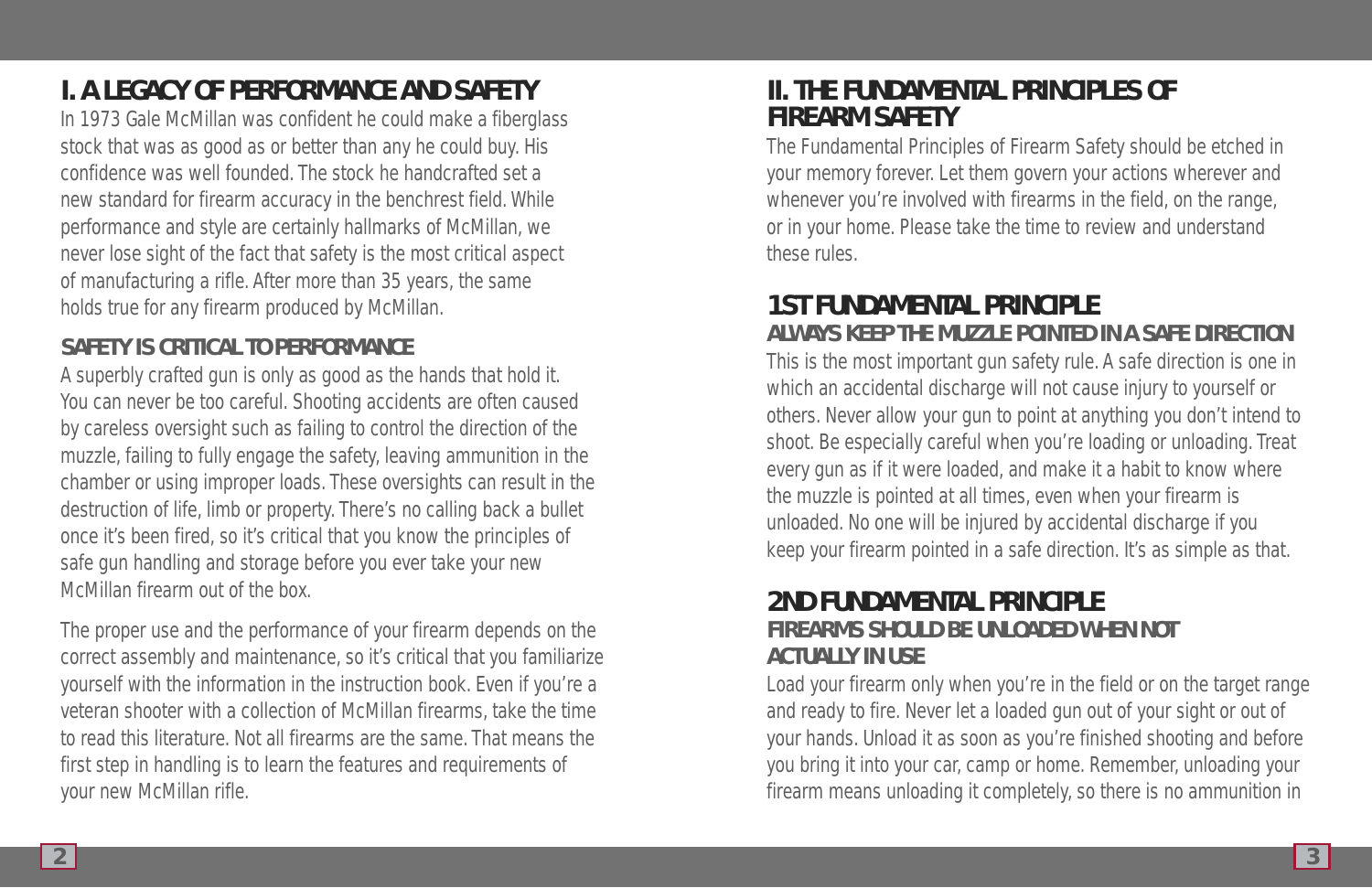the chamber or in the magazine. Before handling a firearm or passing it to someone else, visually check the chamber, receiver and magazine to be certain they do not contain ammunition. Always keep the gun's action open when not in use. Never assume a gun is unloaded even if you were the last person to use it. Always check for yourself.

Let common sense rule when you carry a loaded gun. If you're in a situation that could risk accidental discharge, such as crossing a fence, wading through a stream or climbing a tree, always unload your gun. Never pull or push a loaded firearm toward yourself or another person. Never carry a loaded gun in a scabbard, detached holster or gun case.

In addition, some firearms owners use external devices, such as cable locks and trigger blocks, for the same purpose. Even if you use such a device, you should still keep your firearm unloaded when stored or not in use. Using internal or external devices cannot substitute, however, for securing your firearms and ammunition in a separate, locked location.

Safe storage of firearms is just as critical as safe handling. Never store guns loaded. Be sure to keep your firearms in a secure place where unauthorized persons cannot get their hands on them without your knowledge.

Take special care if there are children around. Kids are fascinated by guns. It's a natural curiosity that can have tragic consequences when not properly supervised. Store your firearms in a locked gun safe or some other location that physically bars a child from gaining access.

Ammunition should be stored and locked in a location separate from your firearm. Never leave an unsecured firearm or ammunition in a closet, dresser drawer or under the bed. Remember, it is your responsibility to make sure that children and others unfamiliar with firearms cannot get access to your firearm and ammunition.

## **3RD FUNDAMENTAL PRINCIPLE DON'T RELY ON YOUR GUN'S SAFETY**

Treat every gun as if it can fire at anytime, whether or not there's pressure on the trigger. Your firearm has been carefully designed to maximize performance and safety. However, because a gun's safety is a mechanical device, it could fail. Human error is a more likely reason for a gun safety to fail.

By mistake, you may think the safety is on when it really isn't. Or the safety may have been disengaged without your knowledge.

Or you could think your gun is unloaded when there's actually a cartridge in it.

A mechanical safety is not a substitute for common sense; it is merely a supplement to your proper handling of a firearm.

Never touch the trigger on a firearm until you are ready to shoot.

Keep your fingers away from the trigger when you're loading or unloading.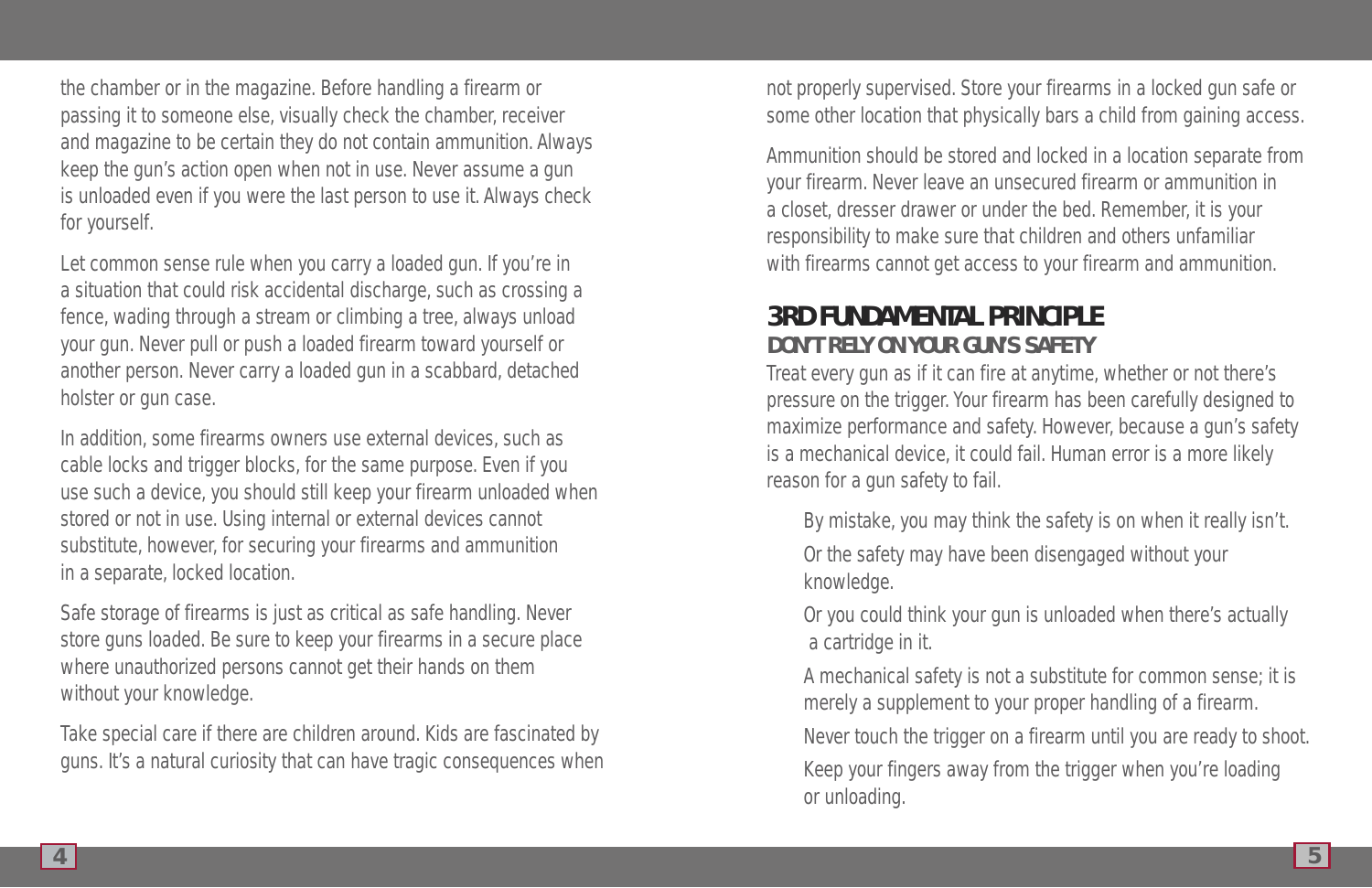Don't pull the trigger when the safety is engaged or positioned between safe and fire.

Before using your gun, read this instruction book to understand the exact location and operation of your firearm's safety. Even when the safety is on, maintain control of your loaded firearm and control the direction of the muzzle. In other words, don't rely on your safety to justify careless handling. If your firearm's internal mechanisms are broken or have been altered your firearm may fire even when the safety is on. Remember, you and your safe gun handling practices are your gun's best safety.

## **4TH FUNDAMENTAL PRINCIPLE BE SURE OF YOUR TARGET AND WHAT'S BEYOND IT**

You can't stop a shot in mid-air, so never fire unless you know exactly where your shot is going and what it will strike. Never fire at a sound, a movement or a patch of color. A hunter in camouflage can easily be mistaken for a target by an impulsive shooter. Before you pull the trigger, make absolutely sure of your target and what's behind it. Make sure the shot had a backstop such as a hillside or dense material like sand. Remember, bullets can travel great distances with tremendous velocity. Know how far your shot will go if you miss your target or the bullet ricochets.

## **5TH FUNDAMENTAL PRINCIPLE USE PROPER AMMUNITION**

Every firearm is designed to use a certain caliber or gauge of ammunition. Using the wrong ammunition, mixing ammunition or using improperly reloaded ammunition can cause serious personal injury or death. It only takes one cartridge or shotshell of the incorrect caliber or gauge, or which had been improperly reloaded, to destroy your firearm. It's your responsibility to make sure the ammunition you use exactly matches the caliber of your gun. Refer to this instruction book to find out the specific requirements of your firearm. Always read and heed the instructions on ammunition boxes.

Confusing shells or cartridges can cause serious personal injury or death and destroy your firearm. Examine your shells or cartridges closely and use only the precise caliber for your specific firearm. Check all ammunition before you load it to make sure it matches your gun's requirements. Every cartridge is head-stamped with its caliber or gauge for easy identification. Likewise, you'll find the caliber of your new McMillan rifle imprinted on the barrel.

### **RELOADING REQUIRES EXTRA DILIGENCE**

If you're an ammunition loader, you are responsible for personally assuring that the loads and components of your reloaded ammunition meet your gun's factory-tested standards. Never use ammunition which has been reloaded by someone else!

Many shooters hand load as a hobby or to save money on commercial factory-made ammunition. However, it requires a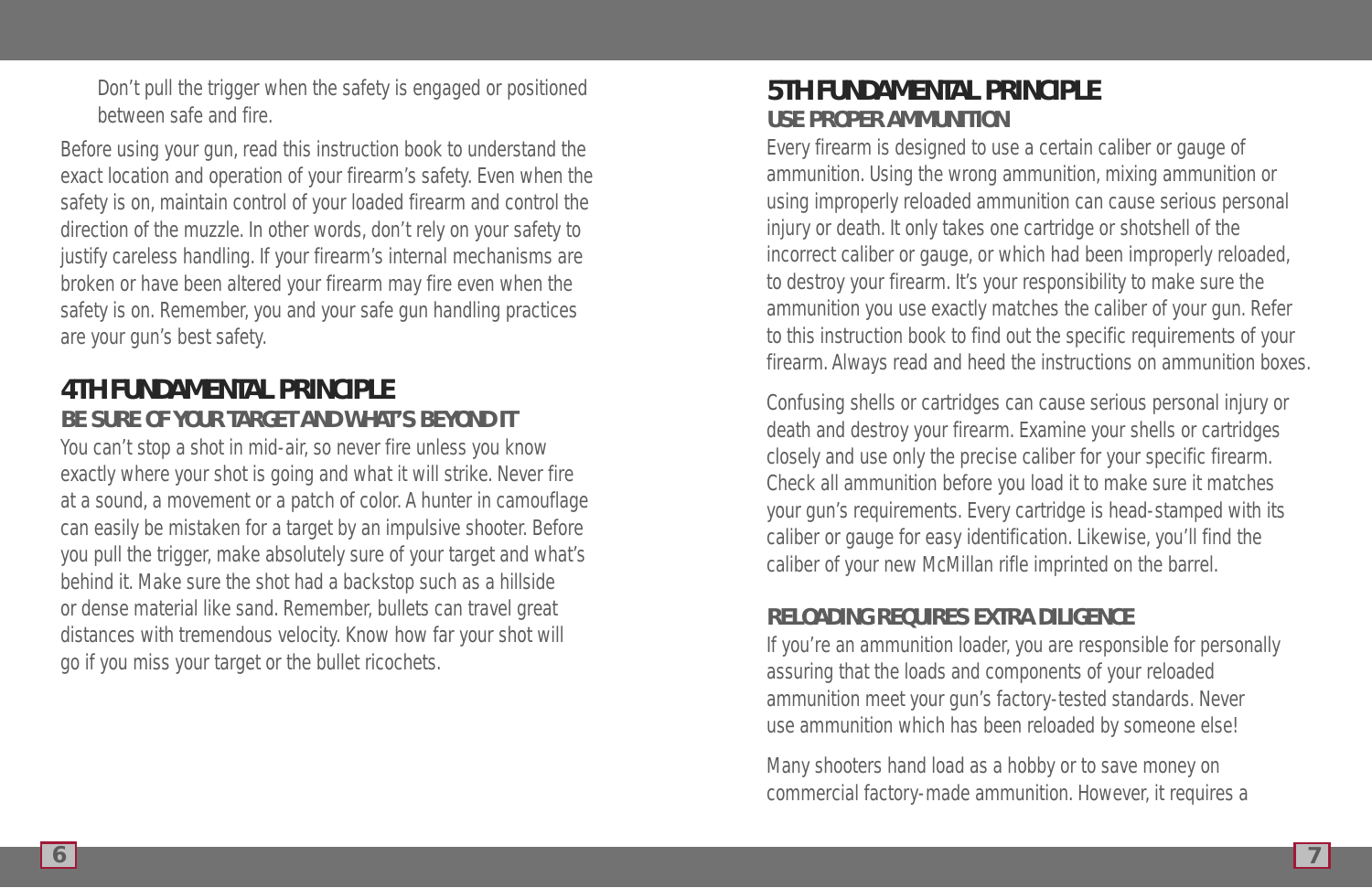thorough knowledge of reloading procedures and a deep respect for the explosive potential of gunpowder.

Firearms are designed, manufactured and proof-tested to standards based on factory-loaded ammunition. Hand loaded or reloaded ammunition that deviates, either intentionally or accidentally, from load or component recommendations can be very dangerous.

Reloaders must observe all possible safety precautions and practices related to the proper handling of explosives. Whether you're a seasoned reloader or just starting out, you should study the subject, watch reloading demonstrations and talk to experienced reloaders.

The first rule of reloading is to always follow the manufacturer's instructions for the components you're using. They'll tell you to follow certain guidelines. Namely:

- 1. Don't mix or substitute powders and primers.
- 2. Don't use unknown or substandard components.
- 3. Use only suitable components that have been factory-tested by reputable ammunition, powder and bullet manufacturers.
- 4. Always be sure to use the manufacturer's recommended recipe when reloading.

Not following these guidelines could result in severe injury to yourself or severe damage to your firearm. Dangerously high pressure and explosions can result from an overcharge of powder or other deviations from established reloading guidelines. Be very careful. The process of reloading exposes you to environmentally

hazardous material. Lead, which is known to cause cancer and birth defects, is the most common substance in bullets. It is important to handle lead bullets with extreme care. Work only in a well-ventilated area and always wash your hands after exposure and before eating. Never smoke while reloading.

Primers and powders are also highly toxic and flammable. After reloading be sure to clean all materials from your work area. Don't leave primer or powder spills anywhere on the floor or bench top. Dispose of all waste material in accordance with the manufacturer's recommendations.

Finally, when reloading or hand loading, concentrate on what you're doing at all times. Do not be distracted by talking to others, listening to the radio or watching TV while reloading. Never reload after consuming alcoholic beverages or drugs of any kind. You are working with extremely hazardous materials and you can't risk even a few seconds of distraction. Remember, if you reload, you are the ammunition manufacturer and you are responsible for the performance and safety of your reloaded ammunition.

## **6TH FUNDAMENTAL PRINCIPLE IF YOUR GUN FAILS TO FIRE WHEN THE TRIGGER IS PULLED, HANDLE WITH CARE**

If for some reason the ammunition doesn't fire when you pull the trigger, stop, remember the 1st Fundamental Principle of Firearm Safety and always keep the muzzle pointed in a safe direction. Keep your face away from the breech, then put the safety on, carefully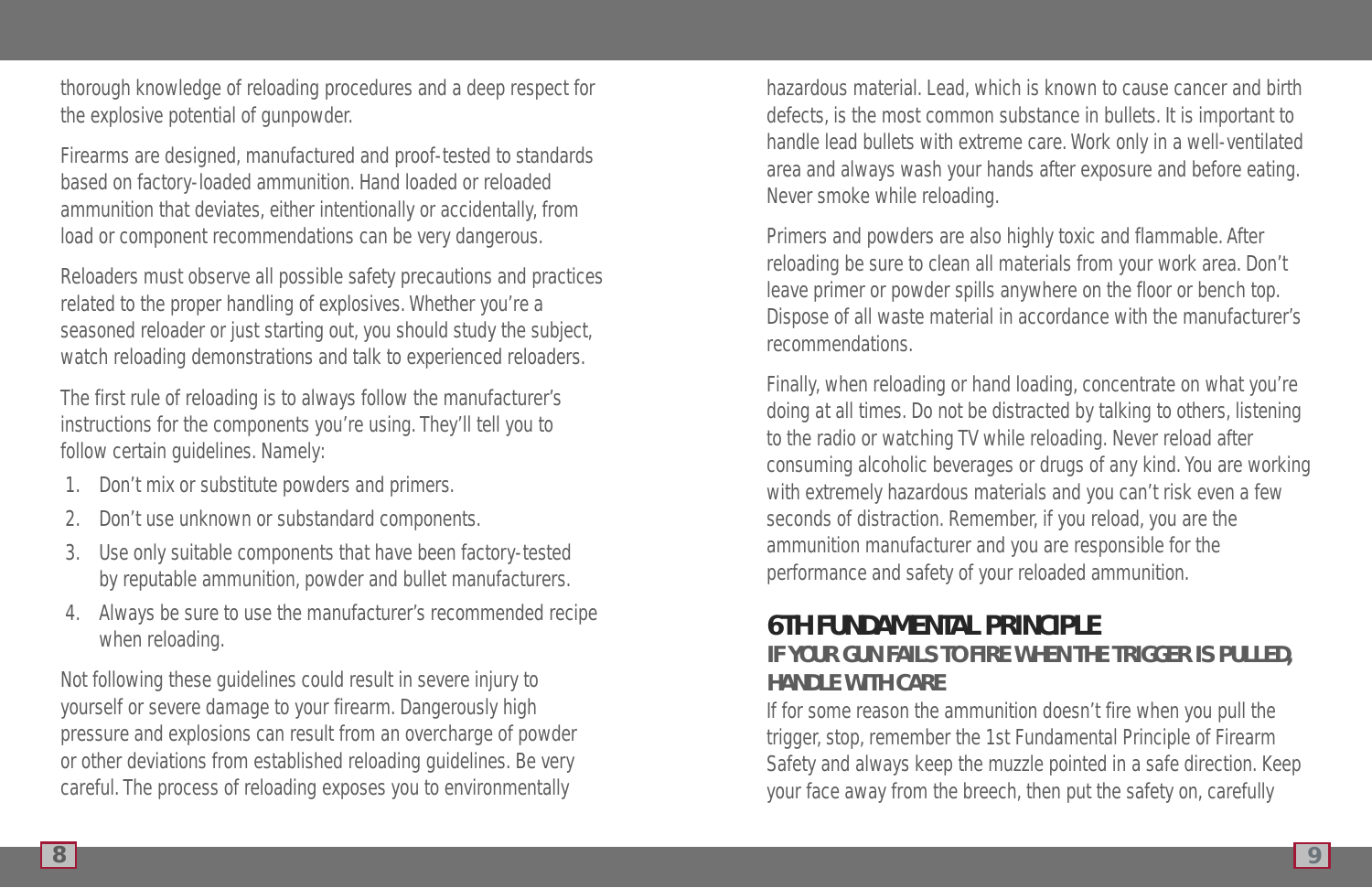open the action, unload the firearm and dispose of the cartridge safely. Remember that anytime there's a shell in the chamber, your gun is loaded and ready to use. Even if you tried to shoot and your gun doesn't fire, treat your firearm as if it could still discharge.

## **7TH FUNDAMENTAL PRINCIPLE ALWAYS WEAR EYE AND EAR PROTECTION WHEN SHOOTING**

Your sight and hearing risk injury from shooting and should be protected at all times. Wear protective shooting glasses to guard against powder residue, ruptured cartridge cases and even twigs and branches in the field. Also, be sure to wear eye protection when you're disassembling or cleaning a gun so that tensioned parts (like springs) and cleaning solvents don't come in contact with your eyes. Continued exposure to shooting noise can permanently damage your hearing. On the range, where shooting volume is the loudest, be sure to use the best hearing protection available. Learn to use ear protection in the field, especially in confined locations like a covered shooting area at the local range.

## **8TH FUNDAMENTAL PRINCIPLE BE SURE THE BARREL IS CLEAR OF OBSTRUCTIONS BEFORE SHOOTING**

Before loading your gun, open the action and make sure there's no ammunition in the chamber or magazine. Check the barrel for any obstructions or debris. Even a small amount of snow, mud, excess lubricant or grease in the bore can dangerously increase pressure

and cause the barrel to bulge or burst when firing. Use a cleaning rod and patch to wipe away anti-rust compounds or any other residues or obstructions in the barrel. Never try to shoot out an obstruction by loading another shell and firing.

When firing, rely on your instincts. If the noise or recoil of your firearm seems weak, stop everything and be sure nothing is lodged in the barrel. Always be sure you're using the correct ammunition in your firearm and that it's free of obstructions.

## **9TH FUNDAMENTAL PRINCIPLE DON'T ALTER OR MODIFY YOUR GUN. HAVE IT SERVICED REGULARLY**

Your firearm has been designed to operate according to certain factory specifications. You'll jeopardize your safety, and that of others around you, by attempting to alter its trigger, mechanical safety, or other mechanisms. Never alter or modify your firearm in anyway.

Like a mechanical device, a firearm is subject to wear. It must be maintained and periodically serviced to assure optimum safety and performance. Only a qualified service facility can repair or modify your McMillan rifle. Consult this instruction manual for instructions on how to send your firearm to the factory.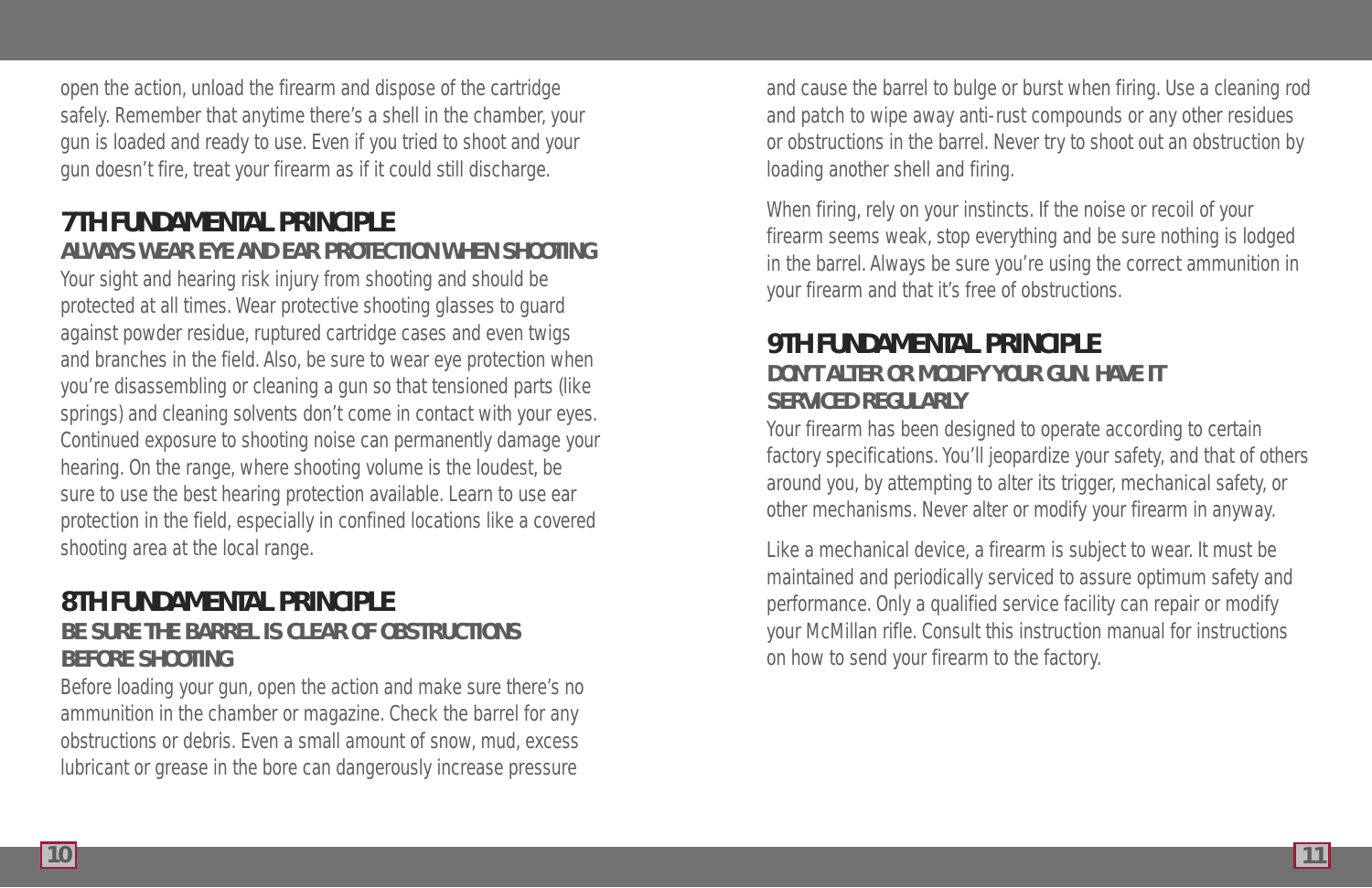## **10TH FUNDAMENTAL PRINCIPLE LEARN THE MECHANICS AND HANDLING CHARACTERISTICS OF YOUR FIREARM**

Not all guns are alike. They have different mechanical characteristics that dictate how you should carry and handle them. Anyone who plans to use a firearm should first become totally familiar with the type of firearm it is and the safe handling procedures for loading, unloading, carrying, shooting and storing it.

**WARNING!** Discharging firearms in poorly ventilated areas, cleaning firearms or handling ammunition may result in exposure to lead, a substance known to cause birth defects, reproductive harm, cancer and other serious physical injury. Have adequate ventilation at all times. Wash hands thoroughly after exposure.

### **SHOOT SOBER!**

There's one other rule that must be followed when handling firearms. In fact, respect for this rule is necessary in order to effectively practice The Fundamental Principles of Firearm Safety. The rule is SHOOT SOBER! Guns and alcohol or drugs make a deadly combination. Never consume anything that would mildly impair your judgment or physical coordination when you're using a firearm. A staggering percentage of the shooting accidents that occur every year involve alcohol or drugs. Be smart. Always shoot sober and stay alive.

**WARNING!** Failure to follow any of these safety rules may cause personal injury or death to the shooter or bystander and damage to the property. Do not use a firearm until you fully understand and practice The Fundamental Principles of Firearm Safety. If you have any questions about the safe use of a McMillan firearm, write to us at McMillan Firearms Manufacturing, LLC, Consumer Service, at 1638 W Knudsen Dr, Phoenix, Arizona 85027 or call us at 1-877-365-6148.

### **DON'T KEEP THIS TO YOURSELF**

Now that you're a gun owner you have the obligation to help ensure that shooting sports are safe for everyone – participants and bystanders alike. You can do that by practicing these principles of firearm safety and passing them on to others – especially new shooters. Set an example for beginners. Be a guide to their safe entry into the exciting world of shooting sports. Invest your time and patience for the love of the sport and for its future. After all, it's your love of the sport that led you to buy a new McMillan.

Firearm ownership is a right and a privilege. It's a right guaranteed in this nation's Constitution. It's a privilege which carries with it a personal responsibility to use your firearm in a way which will ensure your safety and the safety of others. The preservation of this right and privilege depends on the personal commitment of you and your fellow shooters to the safe and responsible use of firearms. Let The Fundamental Principles of Firearm safety outlined in this manual guide you at all times. Teach and promote these rules whenever you can. Remember, firearm safety depends on you! That's the only way to really enjoy your new McMillan firearm and to preserve sport shooting as we know it today.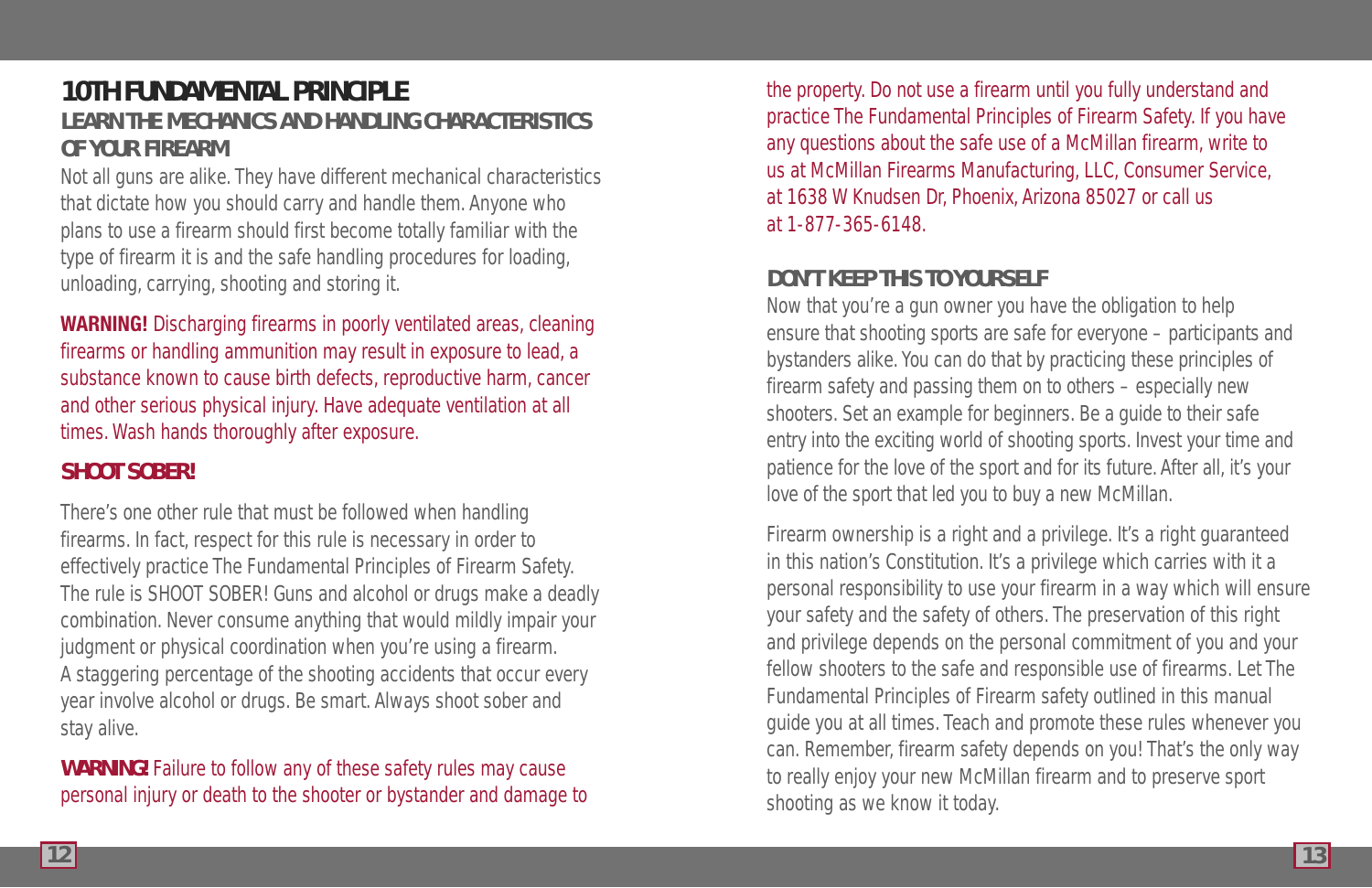# **III. MCMILLAN BOLT ACTION CENTERFIRE RIFLE**

Congratulations on your choice of a McMillan rifle. With proper care, it should give you many years of dependable use and enjoyment. For best results we recommend that you use factory ammunition. Each McMillan has been tested using only factory ammunition.

## **IMPORTANT PARTS OF A FIREARM**



## **THE SAFETY MECHANISM**

The safety mechanism provides protection against accidental or unintentional discharge under normal usage when properly engaged and in good working order. The safety mechanism is not a substitute for following the rules of safe gun handling.

To engage the safety mechanism, pull the safety mechanism fully to the rear towards the 'S' position before handling, loading or unloading the firearm.





When you are ready to fire the firearm, push the safety mechanism towards the 'F' position to disengage the safety mechanism.

Do not touch the trigger while moving the safety mechanism. Your fingers and all other objects should be kept outside of the trigger guard and away from the trigger until you are actually ready to fire by pulling the trigger.

Never pull the trigger when the safety mechanism is in the 'S' position.

### **WARNING!** The firearm will fire when the trigger is pulled and the safety mechanism is in the 'F' position.

Even when the safety mechanism is in the 'S' position, careless handling can cause the firearm to fire. SEE THE FUNDAMENTAL PRINCIPLES OF FIREARM SAFETY.

Make it a practice to clean your bore every time you're going to shoot. Be sure to clean your entire gun before and after long-term storage and no less than once a year. It's also important to clean your gun whenever it's been exposed to adverse conditions such as rain, dirt, mud, snow, sleet or saltwater.

For safe and dependable operation of your firearm, all parts of your gun must be properly cleaned and lubricated. Periodically inspect the internal workings of your firearm to be sure they're clean and free of rust, unwanted dirt and debris.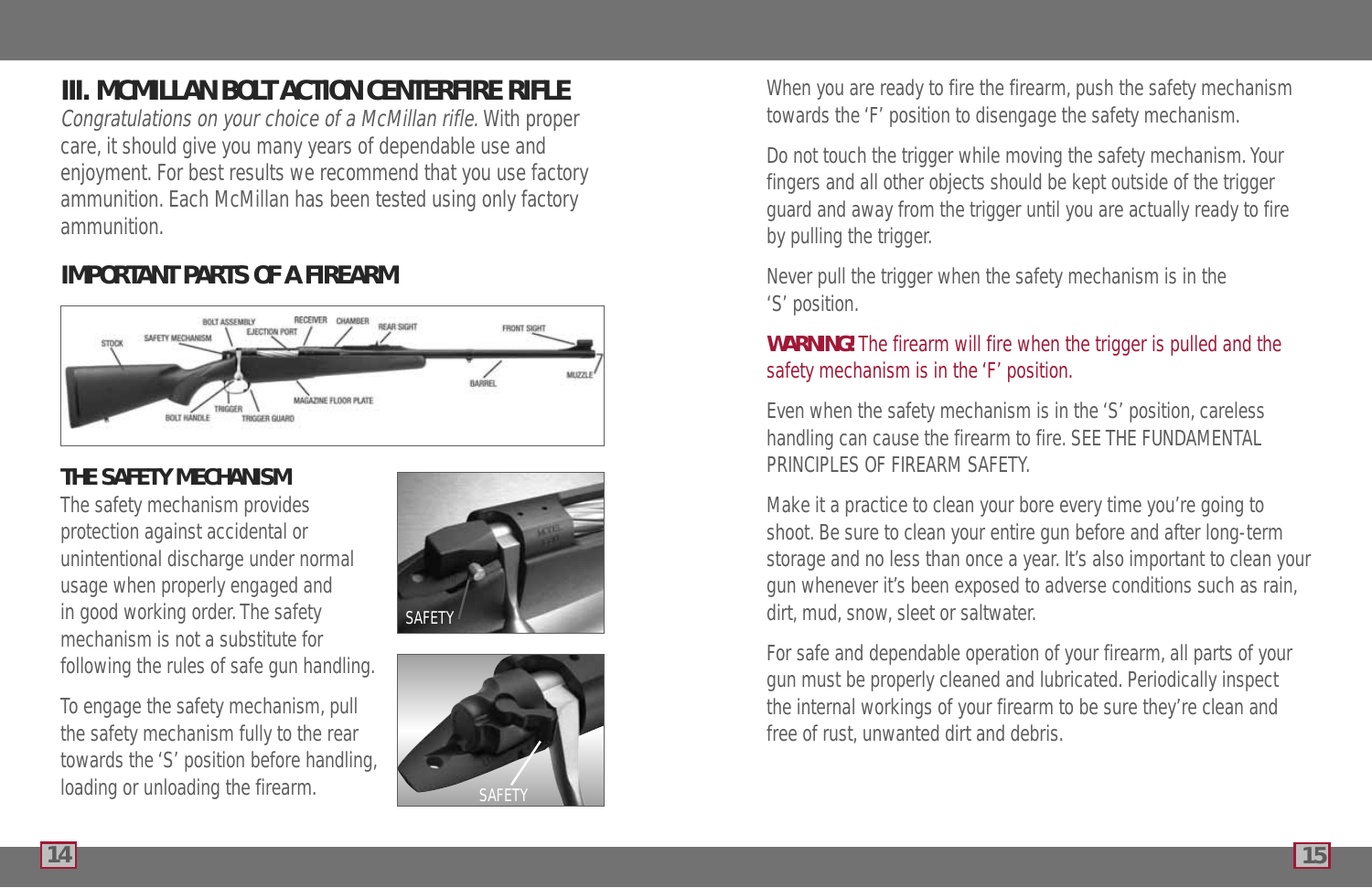Use recommended lubricants on your gun and do not over-lubricate. Excessive use of non-recommended lubricant could adversely affect the function and safe operation of your firearm. Remember, you are responsible for the proper care and maintenance of your firearm. Failure to properly maintain your firearm can not only damage or ruin your firearm, it can expose you and others to unnecessary risks of personal injury or death.

## **TO INSTALL BOLT ASSEMBLY**

The bolt assembly locks the cartridge into the chamber.

- Point the firearm in a safe. direction.
- 2. Put the safety mechanism in the 'S' position.



- 3. Depress the bolt stop located at the left rear of the action.
- 4. Align the locking lugs on the bolt with the bolt ways on each side of the center of the action and slide bolt forward.
- 5. When the bolt is completely forward, rotate the bolt handle down to lock the bolt into place. This action will chamber a round when the magazine has a cartridge(s) in it.
- 6. To remove the bolt, rotate handle up, depress the bolt stop and slide the bolt all the way back and remove from the action. Opening the bolt and pulling it rearward will extract a loaded round (if unfired) or an empty cartridge from the chamber.

## **THE TRIGGER ASSEMBLY**

The trigger is adjusted at the factory. All adjustments to the trigger assembly should be performed by McMillan or a McMillan Authorized Service Center.



**WARNING!** NEVER remove the trigger mechanism or make adjustments to the trigger or trigger assembly.

**WARNING!** NEVER put your finger on the trigger unless you are going to fire the firearm.

## **THE BARREL**

The inside of the barrel must be cleaned and free of obstructions.

- **I. TO CHECK THE INSIDE OF BARREL:**
- 1. Point the firearm in a safe direction.
- 2. Put the safety mechanism in the 'S' position.
- 3. Raise the bolt handle.
- 4. Pull the bolt all the way back.
- 5. Remove any ammunition from the chamber or magazine.
- 6. Remove the bolt.
- 7. Look through the inside of the barrel from the chamber end to the muzzle.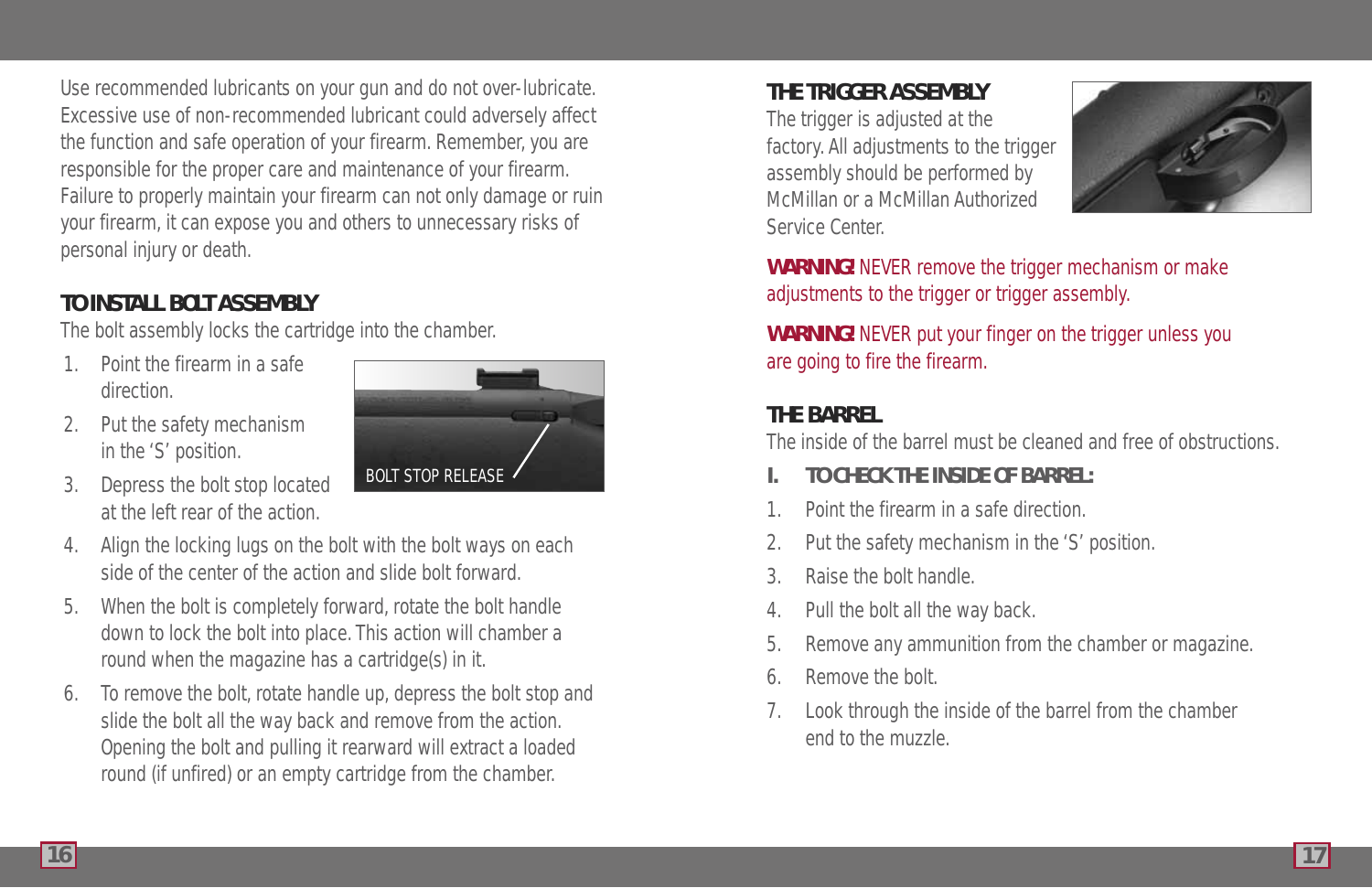### **II. TO REMOVE AN OBJECT FROM INSIDE THE BARREL:**

- 1. Use correct size cleaning rod.
- 2. Push cleaning rod from the chamber end all the way through the barrel until the rod comes out of the muzzle.
- 3. If an object cannot be easily pushed out of the barrel with a cleaning rod, return the firearm to the factory or a MCMILLAN RECOMMENDED GUNSMITH.

**WARNING!** Never try to remove an object from the barrel by loading another cartridge and firing. This may cause the barrel to burst or a cartridge case to rupture and cause serious personal injury.

**III. TO CLEAN THE BARREL FOLLOW THE INSTRUCTIONS ON PAGE 24.** 

## **TO LOAD THE FIREARM**

There are two types of model G30 rifles: one with a floorplate, and one with a DETACHABLE MAGAZINE BOX.

Before loading the firearm, make sure the inside of the barrel is free of dirt or other obstructions.

## **I. TO LOAD ONE CARTRIDGE ONLY:**

- 1. Point the firearm in a safe direction.
- 2. Put the safety mechanism in the 'S' position.
- 3. Raise the bolt handle.
- 4. Pull the bolt handle all the way back.
- 5. Put one cartridge of the correct caliber on the magazine follower or in the chamber.
- 6. Slide the bolt handle forward, then push the bolt handle down to lock the cartridge into the chamber.

### **THE FIREARM IS NOW LOADED.**

7. To fire the firearm put the safety mechanism in the 'F' position.

### **THE FIREARM IS READY TO FIRE.**

### **II. TO LOAD THE CHAMBER AND MAGAZINE:**

- 1. Point the firearm in a safe direction.
- 2. Put the safety mechanism in the 'S' position.
- 3. Raise the bolt handle.
- 4. Pull the bolt handle all the way back.
- 5. Push desired number of cartridges of the correct caliber, one at a time, into the magazine. The magazine will hold five cartridges. Keep the bullets aligned toward the chamber.
- 6. Put one cartridge into the chamber.
- 7. Use your fingers to push the cartridges in the magazine all the way down. Slowly slide the bolt assembly forward so that the bolt slides over the top of the cartridges in the magazine.
- 8. Push the bolt handle down to lock the cartridge into the chamber.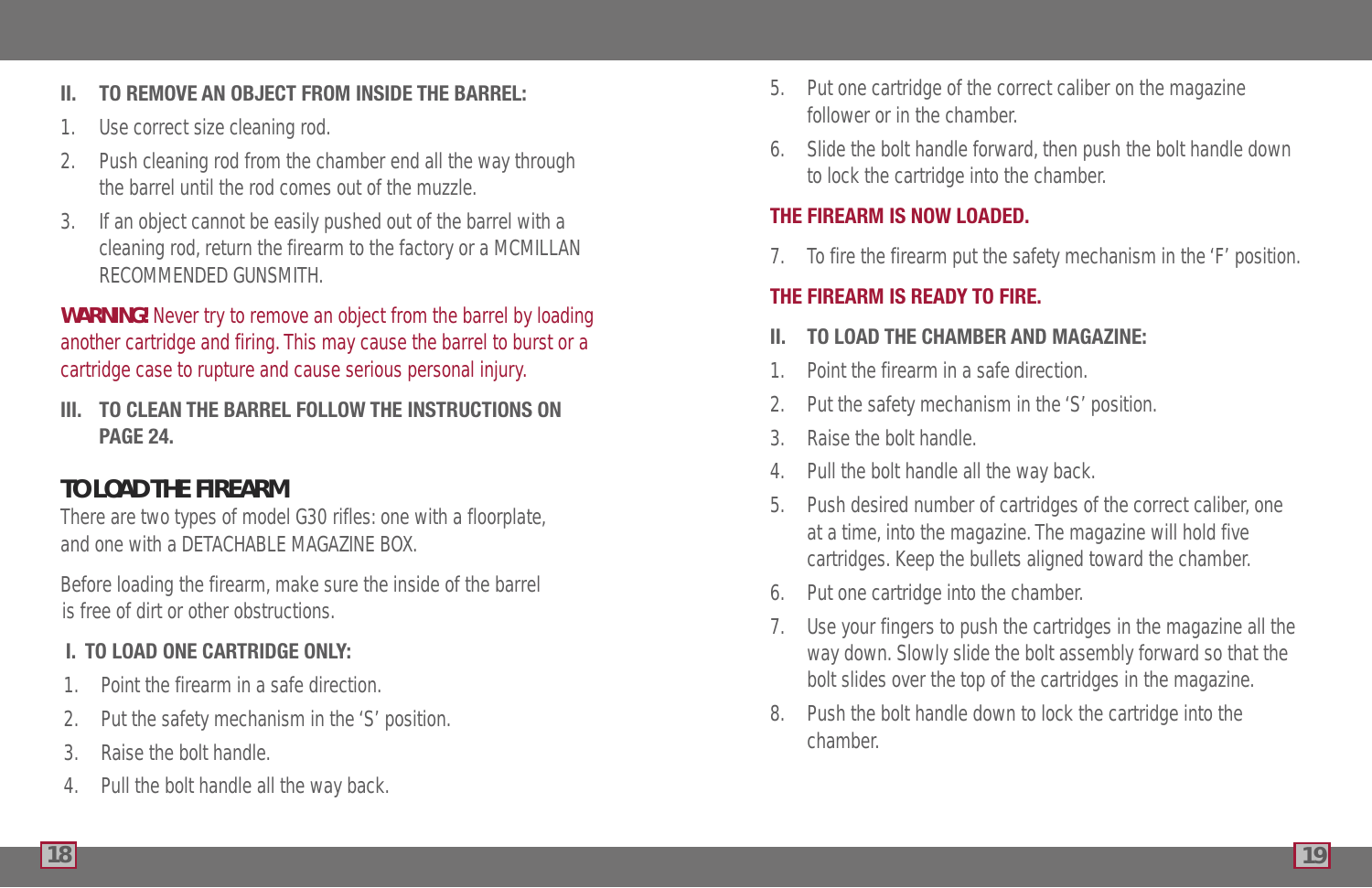#### **THE CHAMBER AND MAGAZINE ARE NOW FULLY LOADED.**

**WARNING!** Always check the cartridge for the correct caliber before loading the firearm.

9. To fire the firearm put the safety in the 'F' position.

#### **THE FIREARM IS READY TO FIRE.**

## **ALTERNATE METHODS TO LOAD THE CHAMBER AND MAGAZINE**

### **FOR MODEL G30 WITH DETACHABLE MAGAZINE BOX**

- 1. Point the firearm in a safe direction.
- 2. Put the safety mechanism in the 'S' position.
- 3. Raise the bolt handle.
- 4. Pull the bolt handle all the way back.
- 5. Press magazine release lever and pull the magazine box from the firearm.
- 6. Push cartridges of the correct caliber, one at a time, into the magazine box, pushing the cartridges to the rear of the magazine. Keep the bullets aligned toward the chamber.
- 7. Place the magazine box into the trigger guard opening and push it until the magazine release lever snaps into the fully latched position.

Most Model G30 rifles with floorplates will hold four standard rounds in the magazine and one in the chamber for a total of five rounds when fully loaded. In addition, they will hold three magnum caliber rounds in the magazine and one in the chamber for a total of four magnum rounds when loaded. The Prestige and the Heritage have drop-belly floorplates with extended magazines which will allow for 4 rounds of .375 H&H or .416 Rem rounds in the magazine and one in the chamber for a total of five rounds when fully loaded.

#### **THE MAGAZINE IS NOW FULLY LOADED.**

- 8. Put one cartridge of the correct caliber into the chamber.
- 9. Use your fingers to push the cartridges in the magazine all the way down. Slowly slide the bolt assembly forward so that the bolt slides over the top of the cartridges in the magazine.
- 10. Push the bolt handle down to lock the cartridge into the chamber.

### **THE CHAMBER AND MAGAZINE ARE NOW FULLY LOADED.**

11. To fire the firearm put the safety mechanism in the 'F' position.

### **THE FIREARM IS READY TO FIRE.**

**WARNING:** Always check the cartridge for the correct caliber before loading the firearm.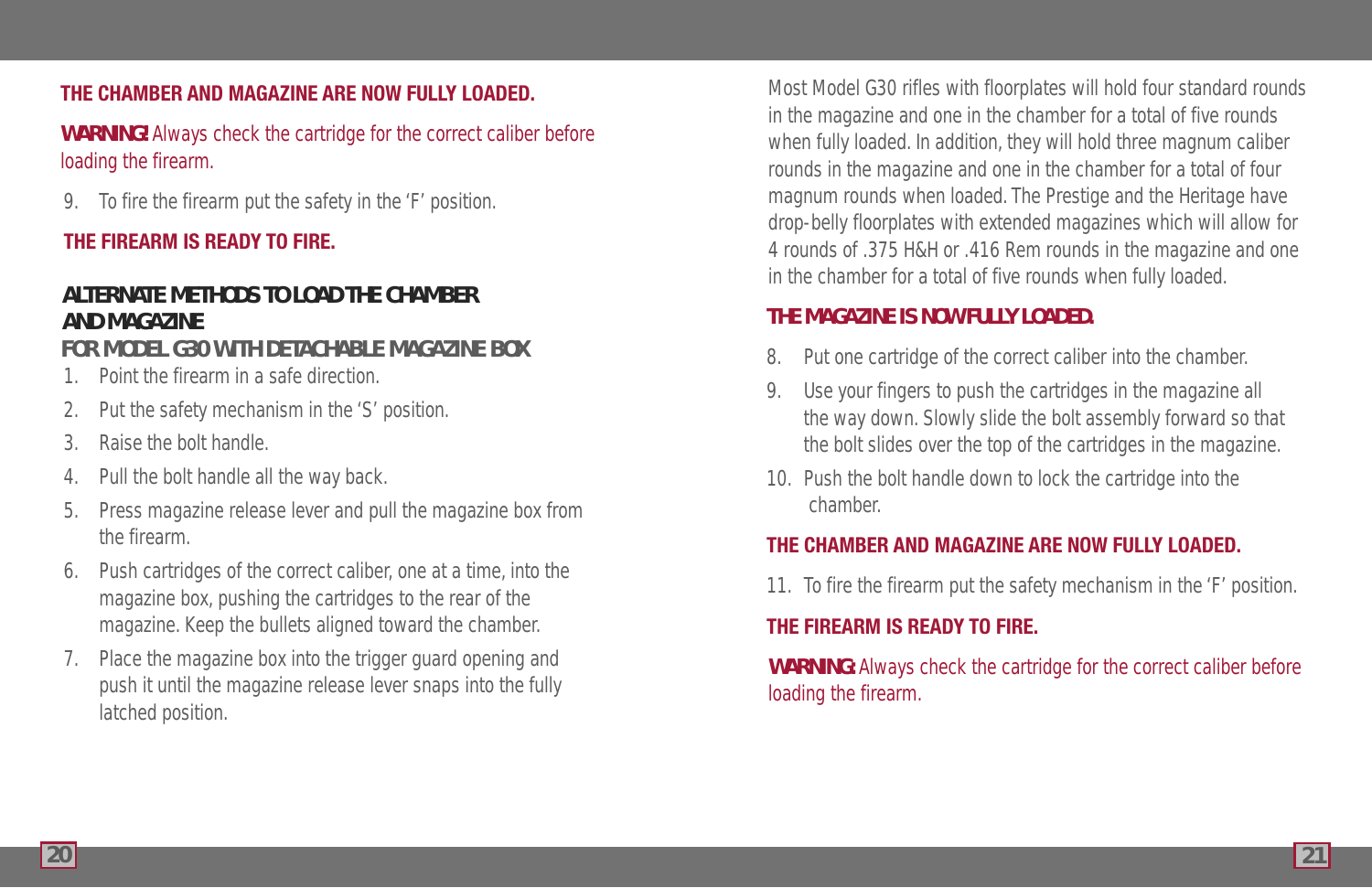## **TO UNLOAD THE FIREARM (WITH FLOORPLATE) INSTRUCTIONS FOR THE MODELS WITH A FLOORPLATE**

- 1. Point the muzzle of the firearm in a safe direction
- Put the safety mechanism in the 'S' position.
- 3. Raise the bolt handle.
- 4. Put one hand over the top of the ejection port.
- 5. Slowly pull the bolt handle rearward with your other hand to remove the cartridge from the chamber.



- 6. Hold cartridge and remove it from the firearm.
- Put your hand under the floorplate.
- 8. Push the floorplate release button to release the floorplate. The magazine spring and follower will be released from the magazine.
- 9. Remove released cartridges.
- 10. Push in the magazine follower then close the floorplate.

## **WARNING:** CHECK THE CHAMBER AND THE MAGAZINE TO MAKE SURE THERE ARE NO CARTRIDGES IN THE FIREARM.

## **INSTRUCTIONS FOR THE MODELS WITH A DETACHABLE MAGAZINE BOX**

- 1. Point the firearm in a safe direction.
- Put the safety mechanism in the 'S' position.
- 3. Raise the bolt handle.
- 4. Slowly pull the bolt handle rearward with your other hand to remove the cartridge from the chamber.
- 5. Depress the magazine release lever to release magazine box.
- 6. Hold the magazine box in one hand with bullets facing away from you and slide the round forward by pushing on the rim of the case with the thumb of your other hand. Repeat until empty.
- 7. Replace the magazine box.

## **WARNING!** Check the chamber and the magazine box to make sure there are no cartridges in the firearm.

## **TELESCOPIC SIGHTS**

The top of the receiver has holes for the installation of telescopic sights.

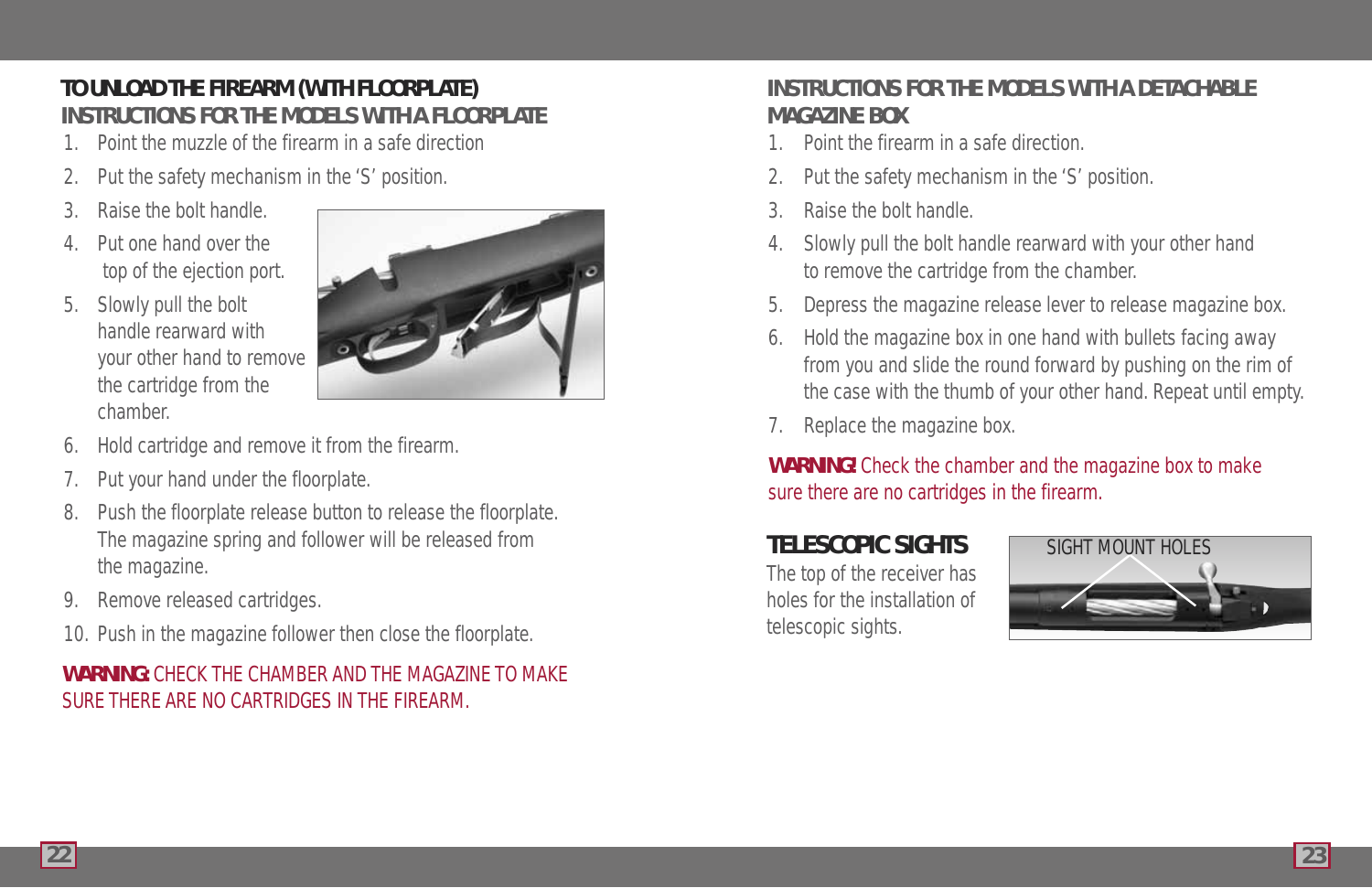### **LUBRICATION AND MAINTENANCE**

When the firearm is to be stored, it should be carefully cleaned and thoroughly oiled. Outside surfaces should be wiped with a light coat of M-Pro 7 oil occasionally. When the firearm is to be reused, all excess lubrication must be removed and the chamber and bore must be thoroughly wiped dry.

### **TO CLEAN THE BARREL**

#### **WARNING!** Check the chamber and magazine to make sure that there are no cartridges in the firearm.

- 1. Use the equipment provided in a good cleaning kit. For recommendations, see your MCMILLAN AUTHORIZED **GUNSMITH**
- 2. Remove the bolt assembly.
- 3. Select the correct caliber cleaning brush and cleaning rod.
- 4. Put the cleaning brush into the gun cleaning solvent.

**NOTE:** Barrel should be angled horizontally with the muzzle being slightly lower than the breech during cleaning. Always clean the barrel from the chamber end to the muzzle.

- 5. Push the cleaning brush through the barrel several times.
- 6. Remove brush from rod, attach tip with patch, and push through the bore.
- 7. Repeat several times, using a new cleaning patch each time, until the patch is not dirty.
- 8. Push a clean patch saturated with M-Pro 7 through the barrel.
- 9. Push a clean dry patch through the barrel to remove excess lubricant.
- 10. Apply a thin coat of M-Pro 7 to the outside of the barrel with a soft clean cloth.
- 11. After cleaning the barrel, clean the receiver and the trigger assembly.

**WARNING:** Firearm should be inspected periodically by McMillan or a McMillan Authorized Service Center. This will ensure proper inspection and any necessary replacement of worn or damaged parts.



### **TO CLEAN THE RECEIVER AND TRIGGER ASSEMBLY**

- 1. Put the safety mechanism in the 'S' position.
- 2. Remove the bolt assembly. See instructions on page 16.
- 3. Turn the rifle upside down.
- 4. Remove the stock screws. See picture above.
- 5. Lift the stock away from the receiver and trigger assembly.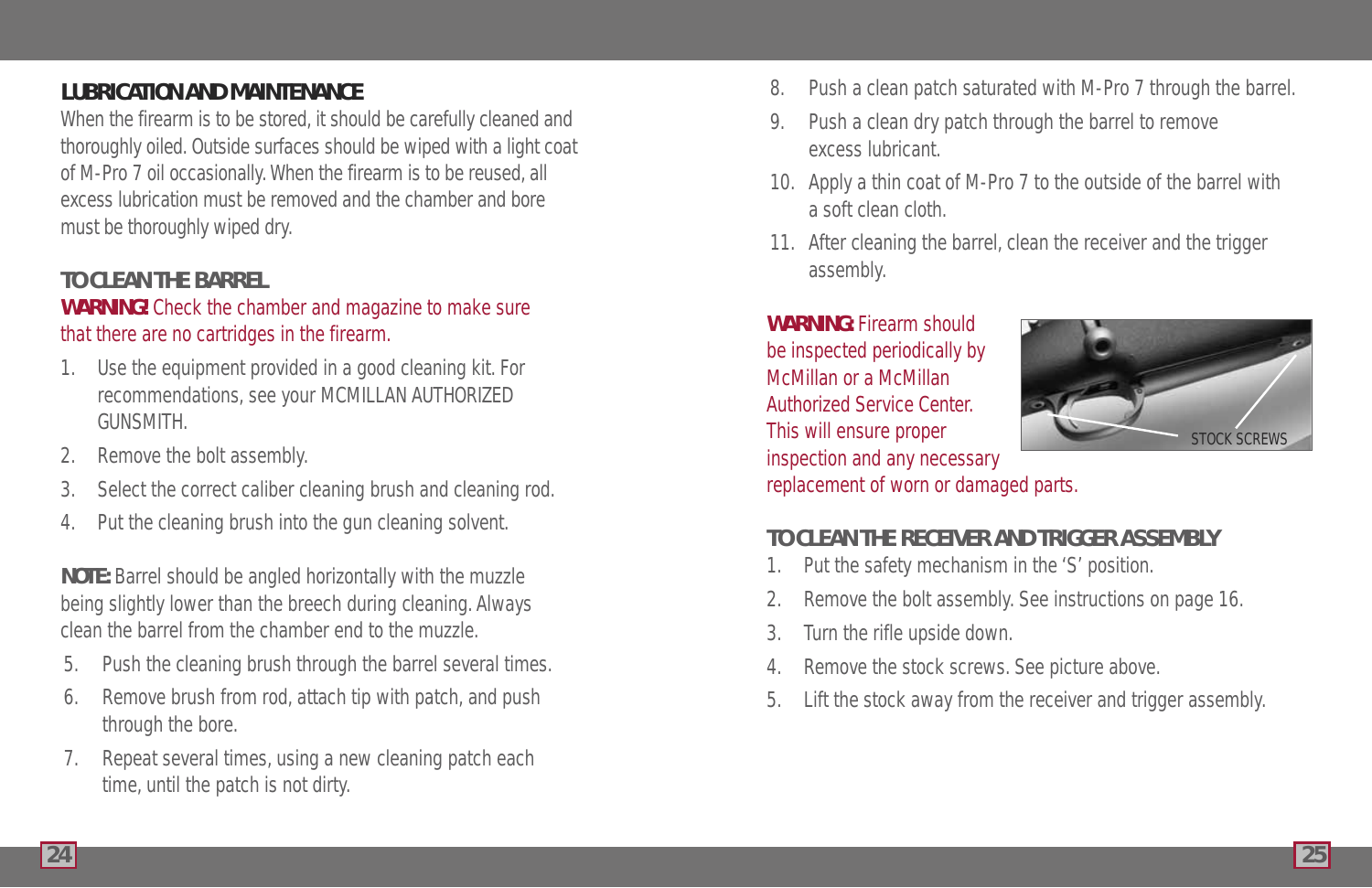## **FOR MODELS WITHOUT A FLOORPLATE ONLY**

Remove the magazine spring and follower from the receiver.

**NOTE:** Clean and lubricate the receiver and trigger assembly as a unit.

Do not remove the trigger assembly from the receiver.

- 1. Thoroughly clean the receiver inside and out with bore solvent. Do not allow the solvent to dry.
- 2. Wipe the trigger clean with gun patch soaked in bore cleaner. Wipe dry immediately after cleaning.
- 3. Place the safety in the fire "F" position. Pull the trigger rearward and release multiple times.
- 4. Release the trigger and operate the safety from the fire "F" to the safe "S" position multiple times.
- Place a drop of M-Pro 7 in each of the four points in the trigger assembly specified in the picture.
- 6. Place the safety in the fire "F" position. Pull the trigger rearward and release multiple times ensure the trigger returns completely to the forward position each time.



**WARNING!** If the trigger does not fully return to the forward position each time it is released, then your rifle is NOT in a safe operating condition and it must NOT be used until you have had it inspected by a McMillan Authorized Service Center.

7. If the trigger completely returns as specified, pull and hold the trigger rearward and using a small punch or screwdriver depress the sear and release multiple times. The sear must return to the full upward position without hesitation.

### **WARNING!** If the sear does not return to the full upward position without hesitation, then your rifle is NOT in a safe operating condition and it must not be used until you have had it inspected by a McMILLAN Authorized Service Center.

- 8. If the sear freely returns to the full upward position as specified in operation 7, release the trigger and operate the safety from the "F" to the safe "S" position multiple times. The safety must operate freely. The safety detent spring must position the safety in the full safe "S" or "F" position. The safety should not remain in a position anywhere between the full safe "S" or fire "F" position. If the safety does not freely return to the full safe "S" or fire "F" position, return the firearm to a McMILLAN Authorized Service Center for an inspection of the safety and trigger assembly.
- 9. Place the safety in the safe "S" position and lightly apply M-Pro 7 on all the external surfaces of the trigger assembly and receiver. Wipe off excess oil.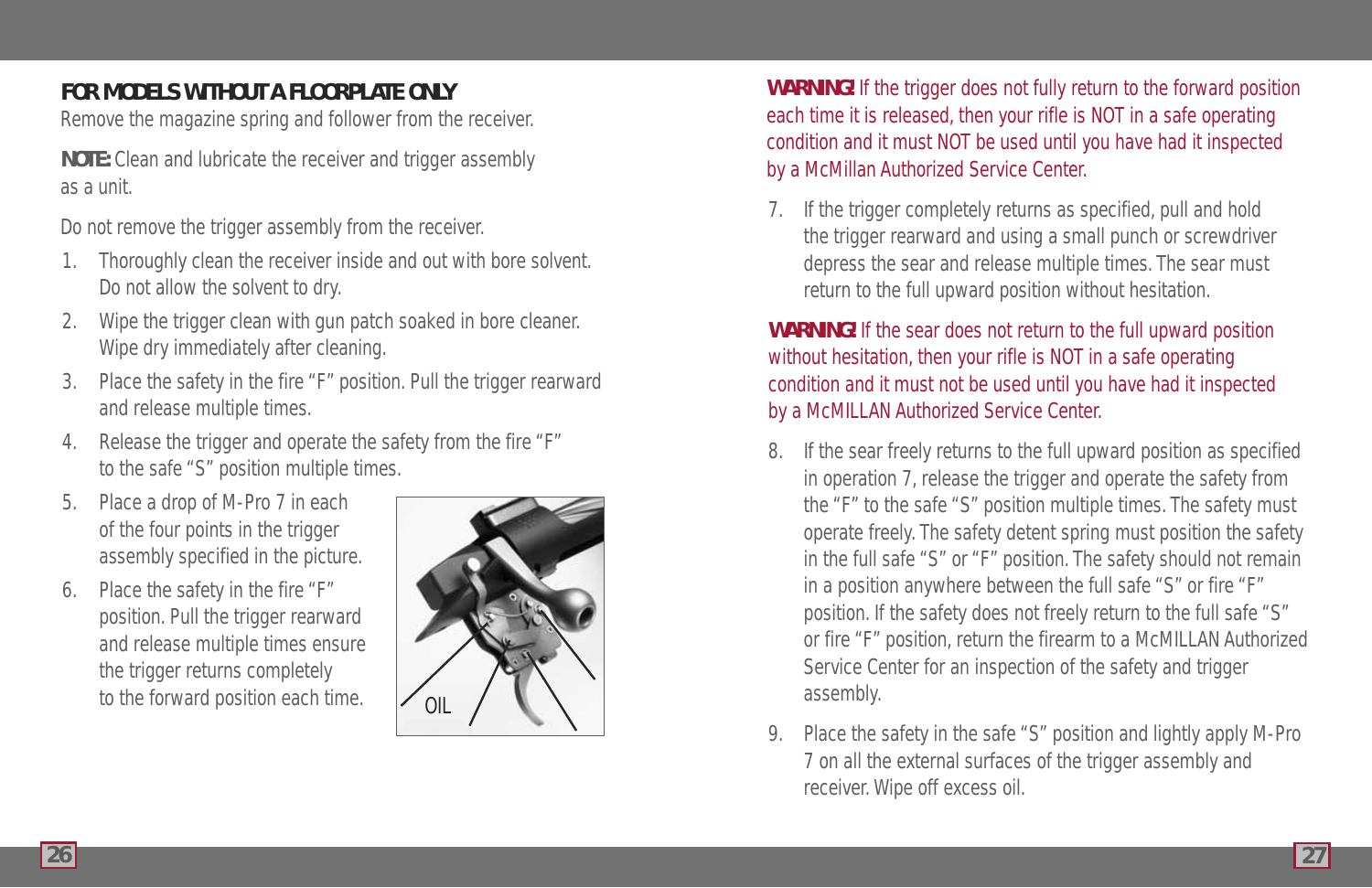### **TO ASSEMBLE MODELS WITH A FLOORPLATE ONLY**

Put the magazine all the way into the bottom of the receiver.

### **MODELS WITH A FLOORPLATE OR DETACHABLE MAGAZINE**

- 1. Assemble the trigger guard assembly on the stock.
- 2. Put the stock over the receiver and trigger assembly.
- 3. Replace and tighten the trigger guard (stock) screws. Torque specifications: front screw 45 inch pounds, middle screw and rear screw 45 inch pounds of torque.
- 4. Close the floorplate or replace detachable magazine.

### **WARNING!** Before you replace the bolt assembly, make sure the barrel is free of obstructions.

5. Replace the bolt assembly.

**WARNING!** After cleaning the trigger assembly, check the chamber and magazine to make sure there are no cartridges in the firearm. Put the safety mechanism in the 'F' position. Close the bolt smartly. The firing pin must remain cocked. To check, pull the trigger. The firing pin must fall. Repeat the test at least ten times. It the firing pin will not remain cocked when the bolt is closed smartly, return the firearm to the factory or a McMILLAN recommended gunsmith.

### **CLEANING FREQUENCY**

- 1. Before and after long term storage.
- 2. When the rifle has been subjected to adverse conditions such as shooting in the rain, snow, sleet or saltwater areas.
- 3. When the rifle is exposed to dirty conditions such as lying on the ground outdoors, being dropped in mud, etc.

**NOTE:** While the McMILLAN G30 rifle with a McMILLAN fiberglass stock has been designed and manufactured to provide improved corrosion protection, only proper care will keep your firearm in good operating condition and maintain its appearance. After extensive use, the protective coating on plated parts may be worn sufficiently to reduce corrosion protection. Such worn parts should be replaced to assure the integrity of the corrosion protection.

**WARNING!** After each use, follow the lubrication and maintenance direction in this instruction book. If the firearm is immersed in water, it must be thoroughly cleaned and lubricated as soon as possible. In the case of salt water immersion, first flush all parts with fresh water, then dry, clean and lubricate the firearm. If the firearm does not function properly, have it corrected by a McMILLAN recommended gunsmith before further use. Failure to follow this warning may lead to firearm malfunctions which could result in serious personal injuries or death.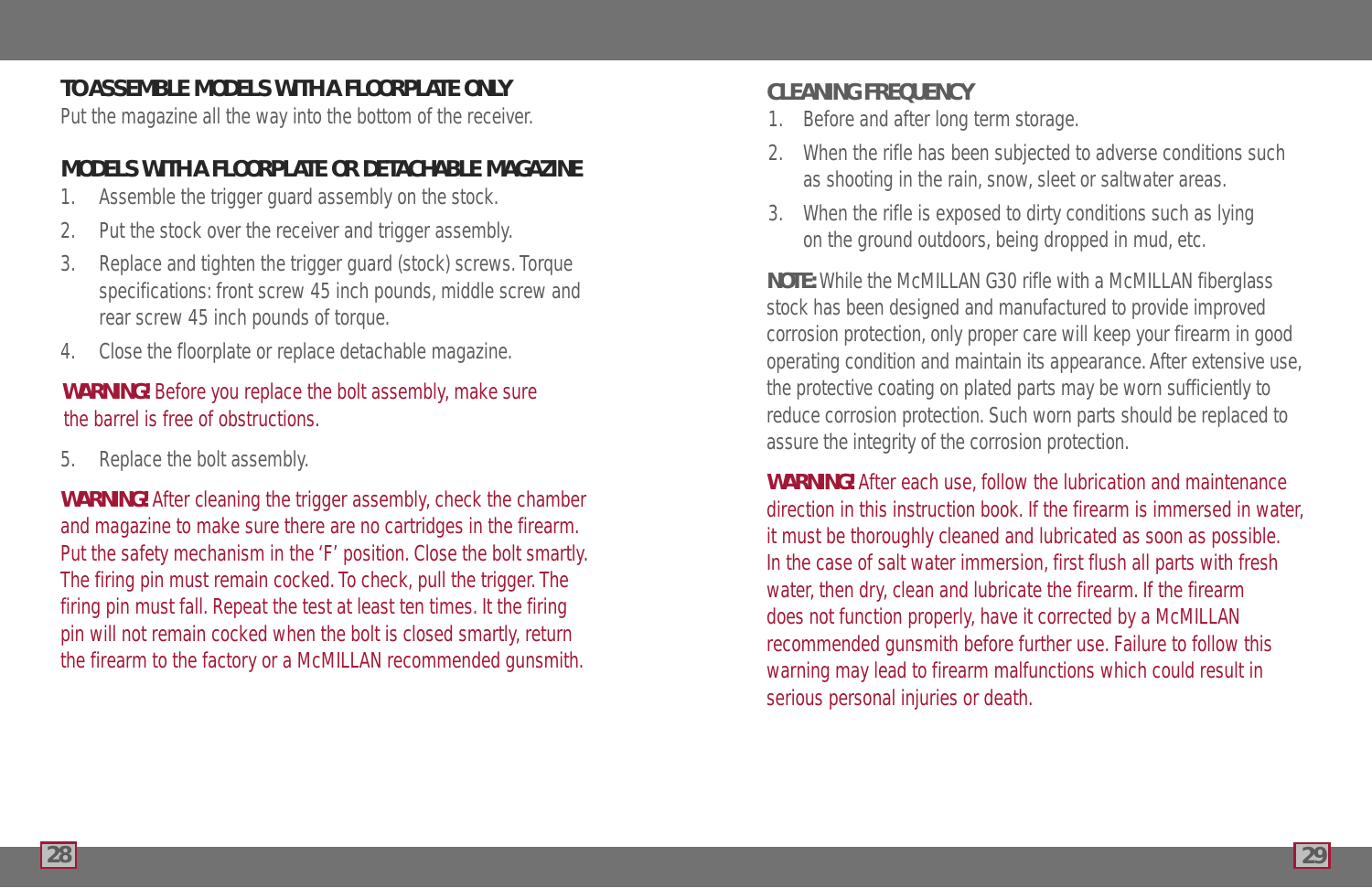## **INSTRUCTIONS FOR CLEANING THE BOLT ASSEMBLY**

**TO DISASSEMBLE THE BOLT ASSEMBLY**

1. Remove the bolt assembly from the firearm.



firing pin spring will force the firing pin loose. At this point the firing pin can be removed.

**CAUTION:** Clean the firing pin as a unit.

- 3. Clean all parts with gun cleaning solvent. Dry with a clean cloth.
- 4. Apply a thin coat of M-Pro 7.

## **TO ASSEMBLE**

1. Put the firing pin assembly into the rear of the bolt assembly with the top of the cocking piece housing pointing the same





direction as the bolt handle. Press the cocking piece housing toward the bolt until you are able to rotate the firing pin counter-clockwise 45 degrees. The cocking piece will slip into the detent that will lock the firing pin and cocking piece in place.

## **IV. HOW TO OBTAIN PARTS AND SERVICE FROM MCMILLAN FIREARMS MANUFACTURING TO ORDER PARTS**

- 1. Fax completed order to 1-623-581-3825.
- 2. To order by phone call toll free: 1-877-365-6148.

Please have the following information ready before you call.

- Firearm model and serial number.
- Part description and quantity. Part descriptions can be found on the parts listing page in this manual.
- Your complete mailing address (P.O. Box and street address) including zip code, telephone number and e-mail address.
- Method of payment: MasterCard or Visa card number and expiration date. Prepayment may be made by check or money order. A quote may be made to you over the phone. (Sorry, no C.O.D.s.)

### **WARNING!** USE ONLY McMILLAN PARTS IN McMILLAN FIREARMS.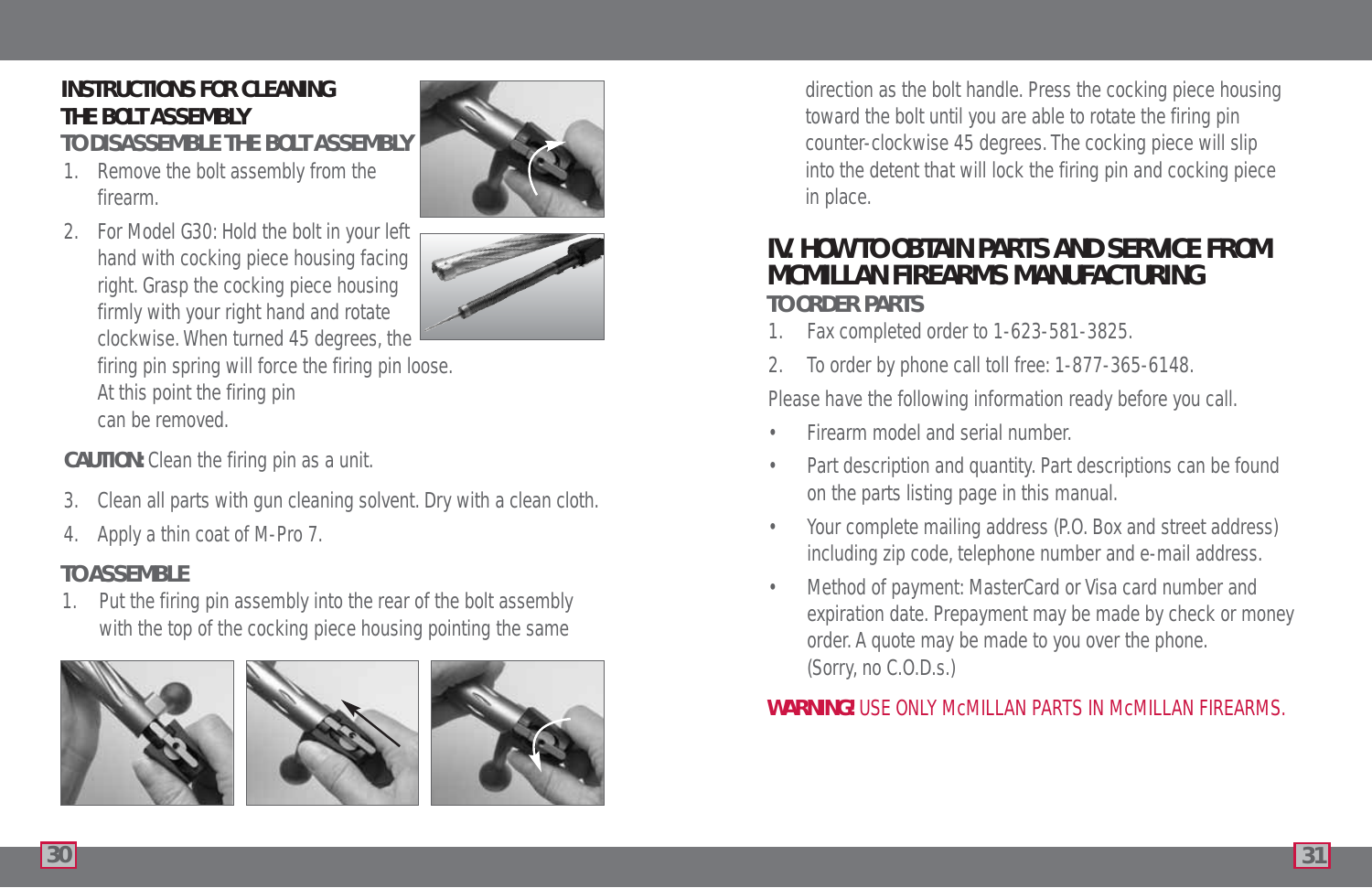## **REPAIR SERVICES**

- 1. To locate the McMILLAN Authorized Service Center nearest you, visit our website at www.mcmillanusa.com. If you need additional on-line assistance, e-mail us at info@mcmillanusa.com to obtain a listing of Authorized Service Centers. Contact the Authorized Service Center of your choice for evaluation of your firearm and/or additional shipping instructions.
- 2. If your McMILLAN Authorized Service Center cannot provide the service or repair you require and you need further assistance, please call our toll free number 1-877-365-6148, Mon-Fri., 8:00 AM - 4:00 PM Mountain Standard time.
- 3. If shipment of your firearm is required, please:
	- Record the serial number of your firearm before sending it to us.
	- Pack your firearm for safety and to prevent damage in shipping and handling in a firearms box.
	- Remove all accessories from the firearm to prevent loss or damage.
	- Enclose a letter with the firearm detailing the model name or number of your firearm and serial number along with a full description of the problem. Be sure to include your full name and address (P.O. Box and Street Address), including zip code, daytime telephone number and e-mail address.
	- Ship your firearm by either United Parcel Service (UPS) or Parcel Post (US Post Office). McMILLAN is not responsible

for damage of loss during shipment, so you may elect to purchase insurance from your carrier.

### **SHIP TO**

McMillan Firearms Manufacturing Attn: Rifle Service Division/Repairs 1638 W Knudsen Dr, Phoenix, Arizona 85027

### **WARNING!** DO NOT SEND LIVE OR SPENT SHELLS IN YOUR FIREARM OR IN THE SAME BOX WITH THE FIREARM. THIS IS A VIOLATION OF FEDERAL LAW. IF YOU FEEL YOU MUST SEND SPENT SHELLS, PLEASE SEND THEM IN A SEPARATE PACKAGE AND INCLUDE NAME, ADDRESS (WITH ZIP CODE) TELEPHONE NUMBER, MODEL AND SERIAL NUMBER OF YOUR FIREARM.

#### **DON'T ALTER OR MODIFY YOUR GUN AND HAVE IT SERVICED REGULARLY.**

Your firearm has been designed to operate according to certain factory specifications. You'll jeopardize your safety and that of others around you by attempting to alter its trigger, mechanical safety or other mechanisms. So never alter or modify your firearm in any way.

Like any mechanical device, a firearm is subject to wear. It must be maintained and periodically serviced to assure optimum safety and performance. Only a McMillan Authorized Service Center should service, repair or modify your McMillan firearm. Consult your instruction book for instructions on how to send your firearm to the factory of for the location of the nearest McMillan Authorized Service Center. McMillan recommends that you have your firearm professionally serviced annually. You should also have your firearm professionally serviced after prolonged storage, or if there is ever any question pertaining to the proper functioning characteristics of your firearm.

Proper cleaning and lubrication are also important to firearm maintenance and are necessary to assure accuracy, safety and reliability. Before cleaning, always make sure that your gun is completely unloaded. And always clean the barrel from the chamber end to the muzzle when possible.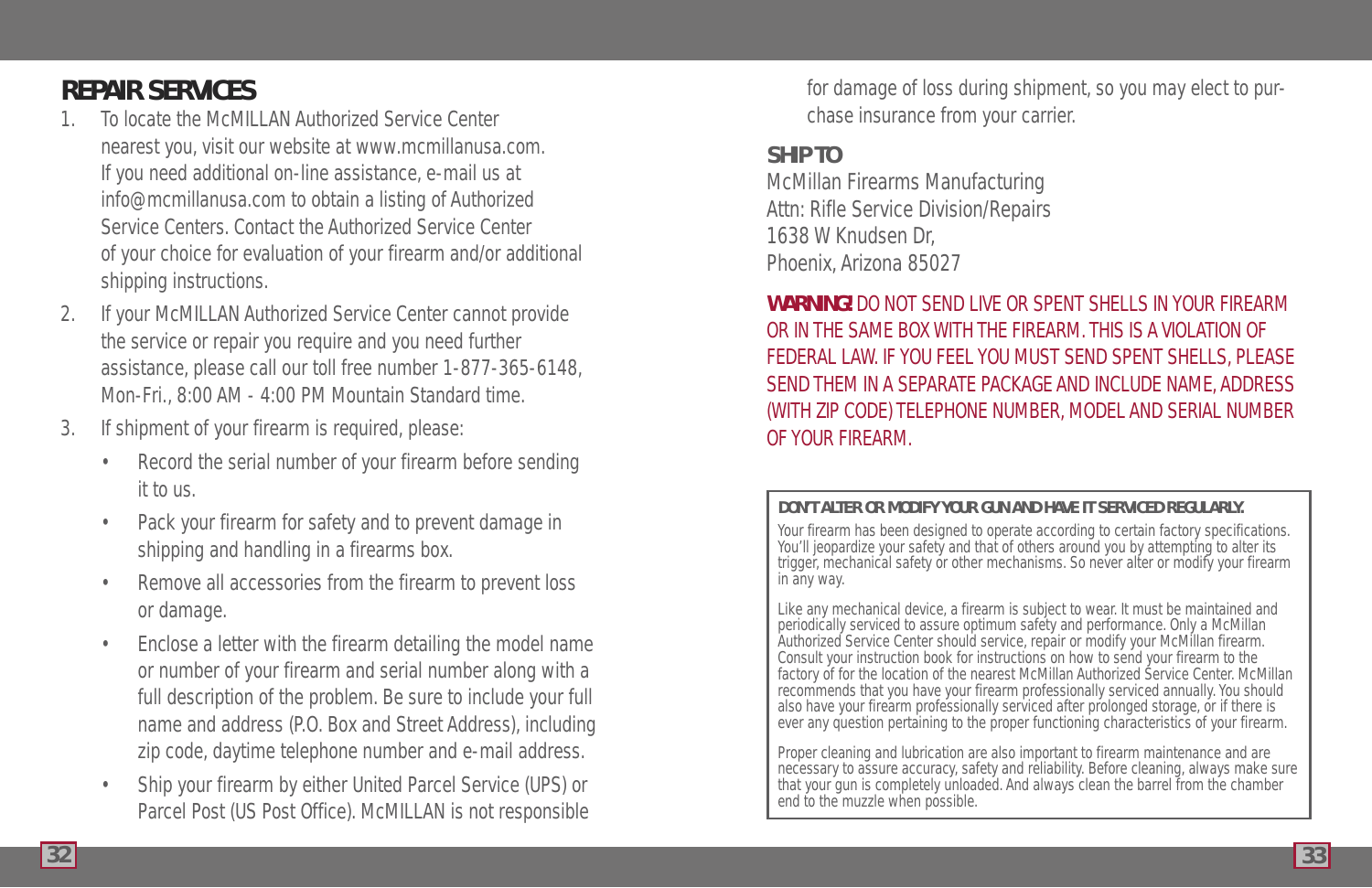| <b>MODEL G30</b><br><b>BOLT ACTION CENTERFIRE RIFLE PARTS LIST</b><br><b>PART 10 - SPARE PARTS LIST</b><br><b>DESCRIPTION</b><br><b>PART NUMBER</b> |                                                                                                                                                                                            | 300.1.2.3<br>300.1.2.3.1<br>300.1.2.3.2<br>300.1.2.3.3 |
|-----------------------------------------------------------------------------------------------------------------------------------------------------|--------------------------------------------------------------------------------------------------------------------------------------------------------------------------------------------|--------------------------------------------------------|
|                                                                                                                                                     |                                                                                                                                                                                            | 300.1.2.4<br>300.1.2.4.1<br>300.1.2.4.2                |
| 300.1                                                                                                                                               | <b>Barreled Action Assembly</b>                                                                                                                                                            | 300.1.3                                                |
| 300.1.1                                                                                                                                             | Rifle Barrel                                                                                                                                                                               | 300.1.4.1                                              |
| 300.1.2                                                                                                                                             | G30 Action Assembly                                                                                                                                                                        | 300.1.4.2                                              |
| 300.1.2.1                                                                                                                                           | <b>Bolt Assembly</b>                                                                                                                                                                       | 300.1.4.3                                              |
| 300.1.2.1.1                                                                                                                                         | Firing Pin Assembly                                                                                                                                                                        | 300.2                                                  |
| 300.1.2.1.1.1                                                                                                                                       | Firing Pin                                                                                                                                                                                 | 300.2.1                                                |
| 300.1.2.1.1.2                                                                                                                                       | Firing Pin Spring                                                                                                                                                                          | 300.2.2                                                |
| 300.1.2.1.1.3                                                                                                                                       | <b>Cocking Piece</b>                                                                                                                                                                       | 300.2.2.1                                              |
| 300.1.2.1.1.4                                                                                                                                       | Cocking Piece Housing                                                                                                                                                                      | 300.2.2.2                                              |
| 300.1.2.1.1.5                                                                                                                                       | Firing Pin Locking Set Screws (x2)                                                                                                                                                         | 300.2.2.3                                              |
| 300.1.2.1.2                                                                                                                                         | Ejector Assembly                                                                                                                                                                           | 300.2.3                                                |
| 300.1.2.1.2.1                                                                                                                                       | Ejector Pin                                                                                                                                                                                | 300.2.3.1                                              |
| 300.1.2.1.2.2                                                                                                                                       | Ejector Retaining Pin                                                                                                                                                                      | 300.2.3.2                                              |
| 300.1.2.1.2.3                                                                                                                                       | <b>Ejector Spring</b>                                                                                                                                                                      | 300.2.3.3                                              |
| 300.1.2.1.3                                                                                                                                         | <b>Extractor Assembly</b>                                                                                                                                                                  | 300.2.3.4                                              |
| 300.1.2.1.3.1<br>300.1.2.1.3.2<br>300.1.2.1.3.3<br>300.1.2.2<br>300.1.2.2.1<br>300.1.2.2.2<br>300.1.2.2.3                                           | Extractor (Specify)<br><b>Extractor Actuating Pin</b><br><b>Extractor Spring</b><br><b>Bolt Stop Assembly</b><br><b>Bolt Stop</b><br><b>Bolt Stop Pivot Pin</b><br><b>Bolt Stop Spring</b> | 300.2.3.5<br>300.2.4.6<br>300.2.4.6.1<br>300.2.4.6.3   |

Wt Ejector Assembly Wt Ejector Blade Wt Ejector Pivot Pin Wt Ejector Spring Trigger/Safety Assembly

**Trigger** Safety

Recoil Lug w/Pin

Stock Assembly Butt Pad

**Trigger Guard** Floor Plate Magazine Box Magazine Spring Magazine Follower Guard Screw Set Front Guard Screw Rear Guard Screw

Butt Spacer Assembly 1/2 Inch Spacer 1/4 Inch Spacer Sling Swivel Studs

Express Rear Sight Insert (Prestige) Front Sight Insert (Prestige) Front Sight Hood (Prestige)

Bottom Metal Assembly (Aluminum or Stainless)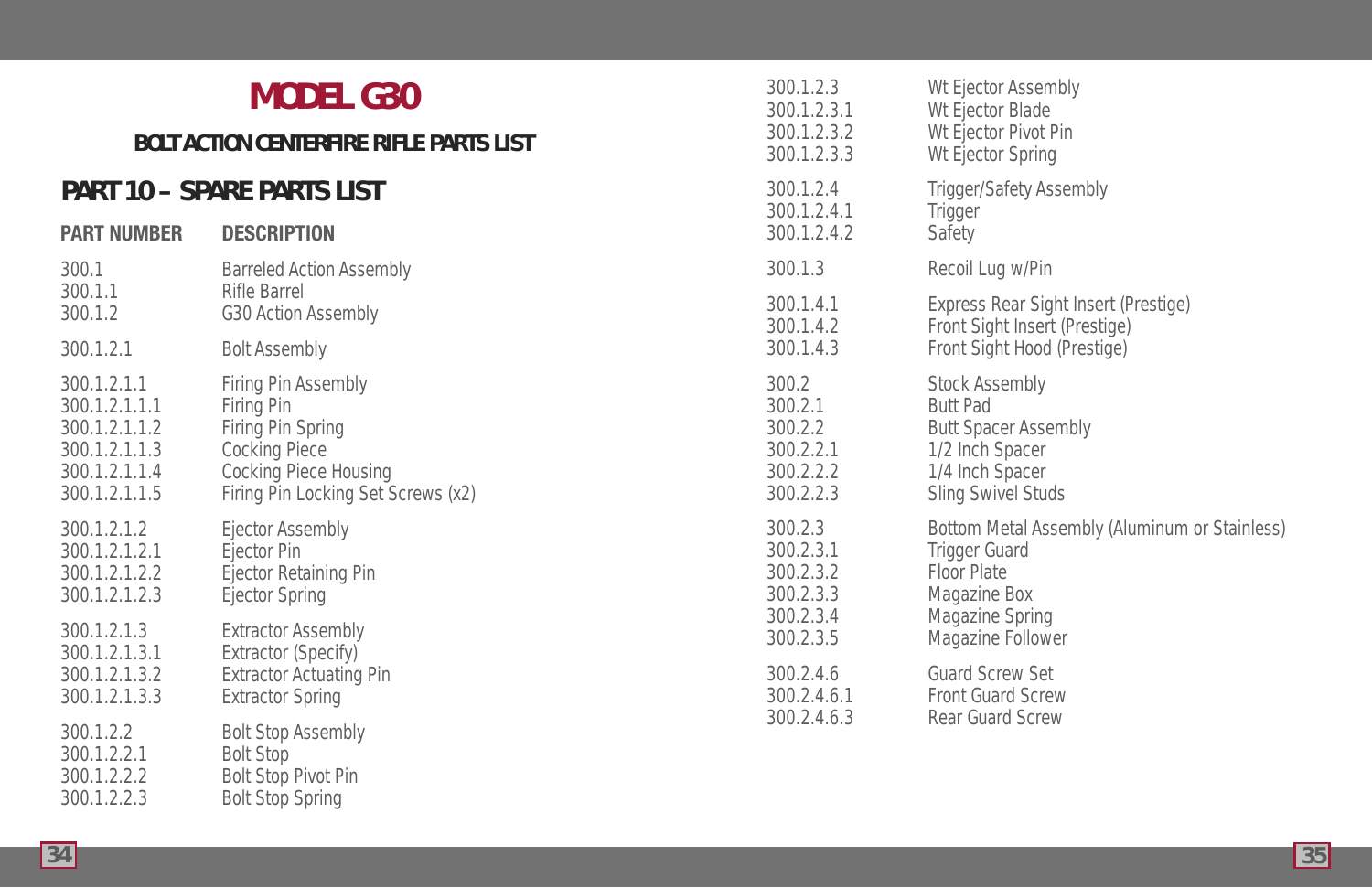# **MODEL G30 CUSTOM COLLECTION**



# **FIREARM OWNER'S RECORD**

| Date Purchased<br><u>Lateral and Contract and Contract and Contract and Contract and Contract and Contract and Contract and Contract and Contract and Contract and Contract and Contract and Contract and Contract and Contract an</u> |
|----------------------------------------------------------------------------------------------------------------------------------------------------------------------------------------------------------------------------------------|
|                                                                                                                                                                                                                                        |
| Price Paid <b>Price Price Price Price Price Price Price Price Price Price Price Price Price Price Price Price Pri</b>                                                                                                                  |

Remember to complete and return the Firearm Warranty Registration Card in order to obtain full benefit of your limited warranty.